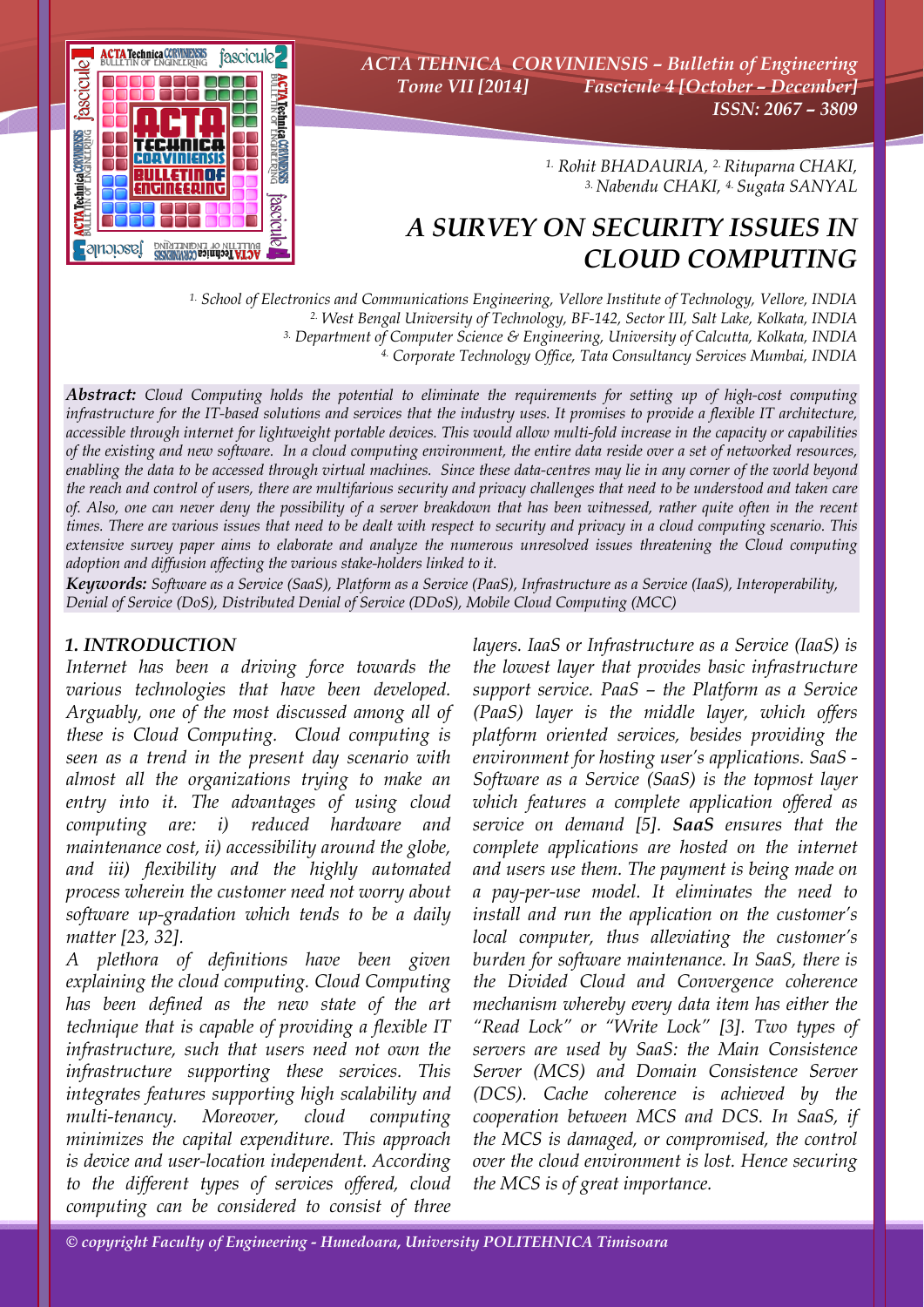*In the Platform as a service approach (PaaS), the offering also includes a software execution environment. As for example, there could be a PaaS application server that enables the lone developers to deploy web-based applications without buying actual servers and setting them up. PaaS model aims to protect data, which is especially important in case of storage as a service. In case of congestion, there is the problem of outage from a cloud environment. Thus the need for security against outage is important to ensure load balanced service. The data needs to be encrypted when hosted on a platform for security reasons [34].* 

*Infrastructure as a service (IaaS) refers to the sharing of hardware resources for executing services, typically using Virtualization technology. With IaaS approach, potentially multiple users use available resources. The resources can easily be scaled up depending on the demand from user and they are typically charged for on a pay-per-use basis. The resources are all virtual machines, which has to be managed. Thus a governance framework is required to control the creation and usage of virtual machines. This also helps to avoid uncontrolled access to user's sensitive information.* 



 *Fig.1. A simple cloud computing model with the three basic cloud services involved* 

*Fig.1 shows the basic cloud architecture depicting the various service providers associated with different elements of cloud. Irrespective of the above mentioned service models, cloud services can be deployed in four ways depending upon the customers' requirements:* 

*a. Public Cloud: A cloud infrastructure is provided to many customers and is managed by a third party [70]. Multiple enterprises can*  *work on the infrastructure provided, at the same time. Users can dynamically provision resources through the internet from an off-site service provider. Wastage of resources is checked as the user pays for whatever they use.* 

- *b. Private Cloud: Cloud infrastructure, made available only to a specific customer and managed either by the organization itself or third party service provider [70]. This uses the concept of virtualization of machines, and is a proprietary network*
- *c. Community cloud: Infrastructure shared by several organizations for a shared cause and may be managed by them or a third party service provider.*
- *d. Hybrid Cloud: A composition of two or more cloud deployment models, linked in a way that data transfer takes place between them without affecting each other.*

*Moreover, with the technological advancements, we can see derivative cloud deployment models emerging out of the various demands and the requirements of users. A similar example being a virtual-private cloud wherein a public cloud is used in a private manner, connected to the internal resources of the customer's data-centre [55]. With the emergence of high-end network access technologies like 2G, 3G, Wi-Fi, Wi-Max etc and feature phones, a new derivative of cloud computing has emerged. This is popularly referred as "Mobile Cloud Computing (MCC)". It can be defined as a composition of mobile technology and cloud computing infrastructure where data and the related processing will happen in the cloud only with an exception that they can be accessed through a mobile device and hence termed as mobile cloud computing [43]. It's becoming a trend now-a-days and many organizations are keen to provide accessibility to their employees to access office network through a mobile device from anywhere.* 

*Recent technical advancements including the emergence of HTML5 and various other browser development tools have only increased the market for mobile cloud-computing. An increasing trend towards the feature-phone adoption [43] has also ramped up the MCC market.*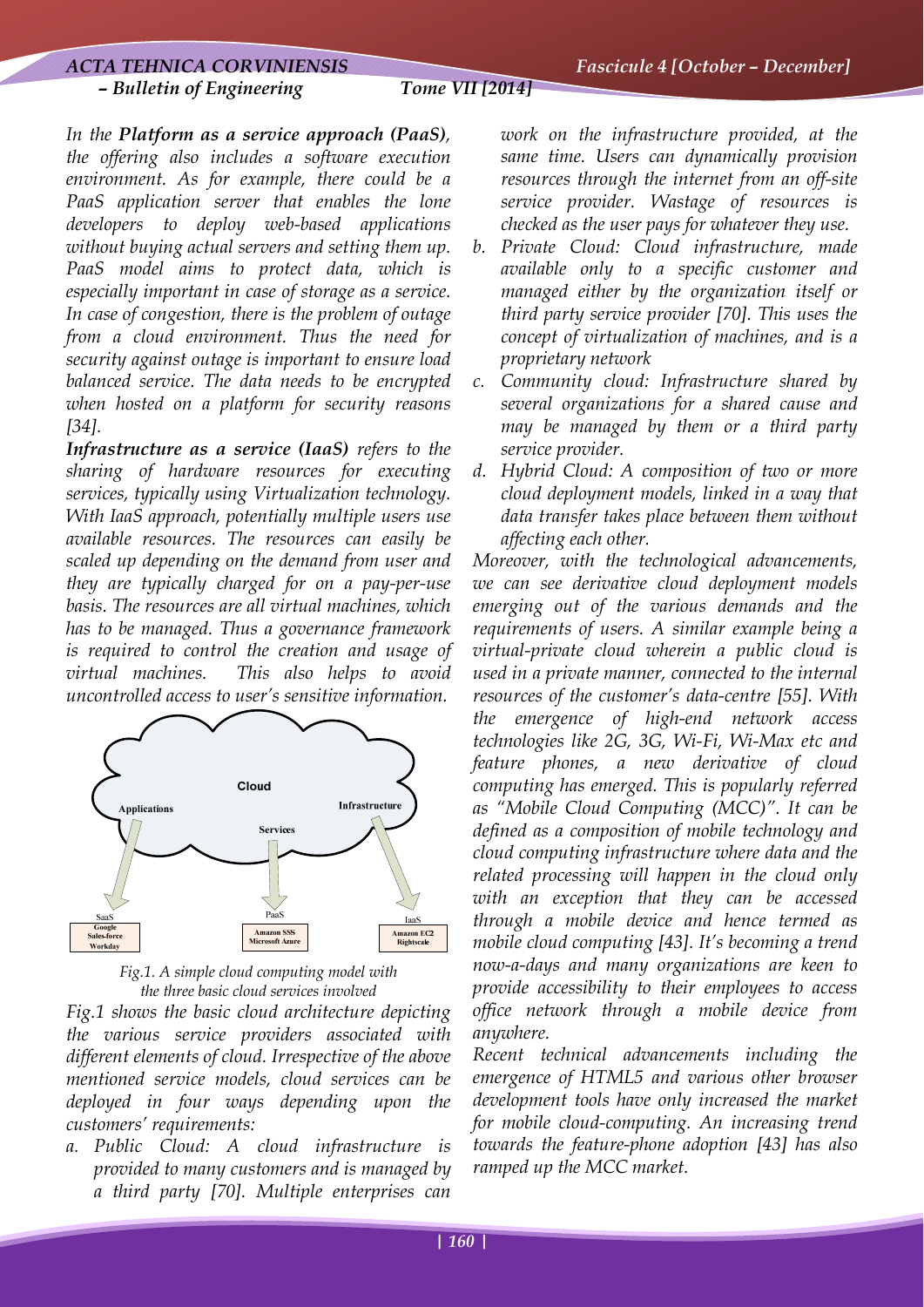*Cloud Computing distinguishes itself from other computing paradigms like grid computing, global computing, internet computing in the various aspects of On Demand Service Provision, User Centric Interfaces, guaranteed QoS, Autonomous system [25], etc. A few state of the art techniques that contribute to the cloud computing are:* 

- 9 *Virtualization: It has been the underlying concept towards such a huge rise of cloud computing in the modern era. The term refers to providing an environment able to render all the services, being supported by a hardware that can be observed on a personal computer, to the end users. The three existing forms of virtualization categorized as: Server virtualization, Storage virtualization and Network virtualization have inexorably lead to the evolution of Cloud computing. As for example, a number of underutilized physical servers may be consolidated within a smaller number of better utilized severs [8].*
- 9 *Web Service and SOA: Web services provided services over the web using technologies like XML, Web Services Description Language (WSDL), Simple Object Access Protocol (SOAP), and Universal Description, Discovery, and Integration (UDDI). The service organisation inside a cloud is managed in the form of Service Oriented Architecture (SOA) and hence we can define SOA as something that makes use of multiple services to perform a specific task.*
- 9 *Application Programming Interface (API): Without API's it's hard to believe the existence of cloud computing. The whole bunches of cloud services depend on API's and allow deployment and configuration through them. Based on the API category used viz. Control, Data and Application API's different functions are being controlled and services rendered to the users.*

*Web 2.0 and mash-up: Web 2.0 has been defined as a technology, enabling us to create web pages that don't limit a user to viewing only; in fact it allows the users to make dynamic updates as well. It enables the usage of World Wide Web technology towards a more creative and a collaborative platform. Mash-up is a web application that* 

*combines data from more than one source into a single integrated storage tool.* 



*Fig. 2. A Mobile Cloud Computing Scenario These were the few technological advances that led to the emergence of Cloud Computing and enabled a lot of service providers to provide the customers a hassle free world of virtualization fulfilling all their demands. The prominent ones are: Amazon-EC2 [19] (Elastic Compute Cloud), S3 (Simple Storage Service), SQS (Simple Queue Service), CF (Cloud Front), SimpleDB, Google, Microsoft, ProofPoint, RightScale, Salesforce.com, Workday, Sun Microsystems etc and each of them are categorised either as one of the three main classifications based on the cloud structure they provide: private, public and hybrid cloud. Each of the above mentioned cloud structure has its own limitations and benefits.* 

*The enormous growth in this field has changed the way computing world was looked at. The IT sector has witnessed the change in the way situations were handled. However, there are issues that are same as forever and yet more compelling now. The amount of significant resources available at very low price is acting as a catalyst to distributed attacks on confidential information.* 

*With an avalanche rise towards the deployment of Cloud Computing, the ever consistent security and privacy issues have become more sophisticated, more distributed in the sense that the user section for such services is growing by leaps and bounds [11, 39]. With the increase of on-demand application usage, the potential of cyber attacks also increases. Individual users have to frequently provide online information about their identification, and these could be used by attackers for identity theft. In order to maintain various security and privacy issues like: confidentiality,*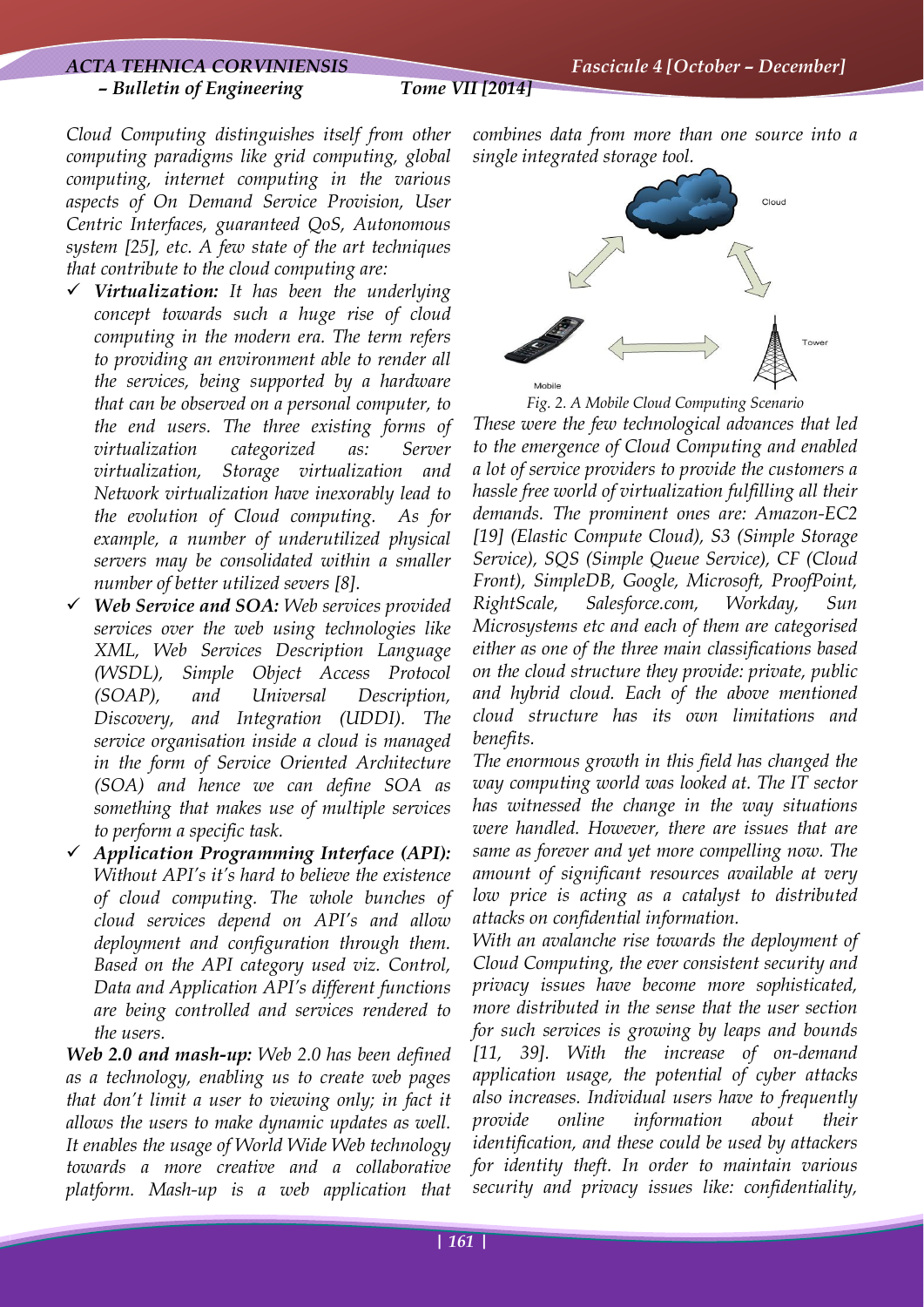#### *– Bulletin of Engineering Tome VII [2014]*

*operational integrity, disaster recovery and identity management, following schemes should be deployed at least to ensure data security [27] to some extent like:* 

- 9 *An encryption scheme to ensure data security in a highly interfering environment maintaining security standards against popular threats and data storage security.*
- 9 *The Service Providers should be given limited access to the data, just to manage it without being able to see what exactly the data is.*
- 9 *Stringent access controls to prevent unauthorized and illegal access to the servers controlling the network.*
- 9 *Data backup and redundant data storage to make data retrieval easy due to any type of loss unlike the recent breakdown issues with the Amazon cloud.*
- 9 *Distributed identity management and user security is to be maintained by using either Lightweight Directory Access Protocol (LDAP), or published APIs (Application Programming Interfaces) to connect into identity systems.*
- 9 *An important aspect of cloud computing is that it does give rise to a number of security threats from the perspective of data security for a couple of reasons. Firstly, the traditional techniques cannot be adopted as these have become quite obsolete with respect to the ever evolving security threats and also to avoid data loss in a cloud computing environment. The second issue is that the data stored in the cloud is accessed a large number of times and is often subject to different types of changes. This may comprise of bank accounts, passwords and highly confidential files not to be read by someone else apart from the owner. Hence, even a small slip may result in loss of data security.*

*This paper is aimed at developing an understanding of the manifold security threats that do hamper the security and privacy of a user. Characteristics of a secure cloud infrastructure (public or private) will be discussed as also the challenges waiting and ways to solve them.* 

## *2. BARRIERS TO CLOUD COMPUTING*

*In spite of being a hot topic, there are certain aspects behind the fact that many organizations are*  *yet not confident of moving into the cloud. Certain loopholes in its architecture have made cloud computing vulnerable to various security and privacy threats [62]. A few issues limiting the boundaries of this transformational concept are:* 

# *2.1. Privacy and Security*

*The fundamental factor defining the success of any new computing technology resides on the term how much secure it is [24, 65, 54]. Whether the data residing in the cloud is secure to a level so as to avoid any sort of security breach or it is more secure to store the data away from cloud in our own personal computers or hard drives? At-least we can access our hard drives and systems whenever we wish to, but cloud servers could potentially reside anywhere in the world and any sort of internet breakdown can deny us access to the data lying in the cloud. The cloud service providers insist that their servers and the data stored in them is sufficiently protected from any sort of invasion and theft. Such companies argue that the data on their servers is inherently more secure than data residing on a myriad of personal computers and laptops. However, it is also a part of cloud architecture, that the client data will be distributed over these individual computers regardless of where the base repository of data is ultimately stored. There have been instances when their security has been invaded and the whole system had been down for hours. At-least half a dozen of security breaches occurred last year bringing out the fundamental lapses in the security model of major CSPs. With respect to cloud computing environment, is defined as "the ability of an entity to control what information it reveals about itself to the cloud/cloud SP, and the ability to control who can access that information".[11] discusses the standards for collection, maintenance and disclosure of personality identifiable information. Information requiring privacy and the various privacy challenges need the specific steps to be taken in order to ensure privacy in the cloud as discussed in [4 , 40].* 

*In case of a public-cloud computing scenario, we have multiple security issues that need to be addressed in comparison to a private cloud computing scenario. A public cloud acts as a host of a number of virtual machines, virtual machine*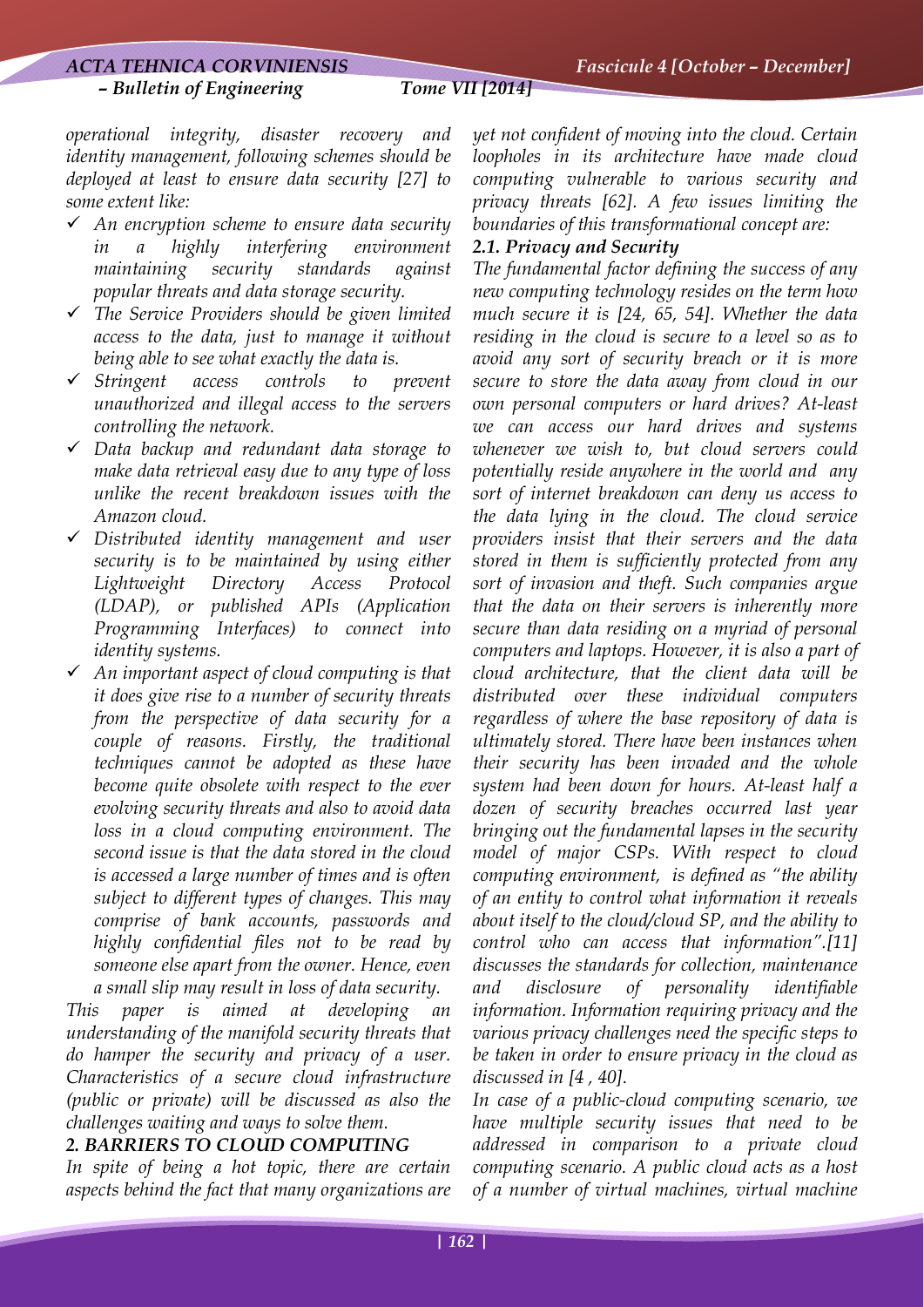*monitors, supporting middleware [13] etc. The security of the cloud depends on the behaviour of these objects as well as on the interactions between them. Moreover, in a public cloud enabling a shared multi-tenant environment, as the number of users is increasing, security risks are getting more intensified and diverse. It is necessary to identify the attack surfaces which are prone to security attacks and mechanisms ensuring successful client-side and server-side protection [61]. Because of the multifarious security issues in a public cloud, adopting a private cloud solution is more secure with an option to move to public cloud in future if needed [63].* 

*Emergence of cloud computing owes significantly to mashup. A mashup is an application that combines data, or functionality from multiple web sources and creates new services using these. As these involve usage of multiple sub-applications or elements towards a specific application, the security challenges are diverse and intense. Based on this idea, a secure component model addressing the problem of securing mash-up applications has been proposed in [71]. Also, privacy needs to be maintained as there are high chances of an eavesdropper to be able to sneak in.* 

# *2.2. Performance, Latency and Reliability*

*Latency [28, 60] has always been an issue in cloud computing with data expected to flow around different clouds. The other factors that add to the latency are encryption and decryption of the data when it moves around unreliable and public networks, congestion, packet loss and windowing. Congestion adds to the latency when the traffic flow through the network is high and there are many requests (may be of same priority) that need to be executed at the same time. Windowing is another message passing technique whereby the receiver has to send a message to the sender that it has received the earlier sent packet and hence adds to the network latency. Moreover, the performance of the system is also a factor that should be taken into account. Sometimes the cloud service providers' run short of capacity either by allowing access to too many virtual machines or reaching upper throughput thresholds on their Internet links because of high demand arising from the customer* 

*section. This hurts the system performance and adds to latency of the system.* 

# *2.3.Portability and Interoperability*

*Organizations may need to change the cloud providers and there have been cases when companies can't move their data and applications if they find another cloud platform they like better than the one they are using. Also, some companies use different cloud platforms for different applications based on their requirements and the services provided by the cloud service providers (CSPs). In some cases, different cloud platforms are used for a particular application or different cloud platforms have to interact with each other for completing a particular task. The internal infrastructure of the organization is needed to maintain a balance to handle the interoperability between different cloud platforms [22]. The risk of outsourced services going out of control is too much in a hybrid public and private cloud environment. All data has to be encrypted for proper security, and key management becomes a difficult task in such situations [6]. The users have actually no idea of where their information is stored [9]. Normally, a user's data is stored in a shared environment, along-with other user's data. The issue of inter-security handling becomes important in such cases. A cloud security management model is discussed in [6] to serve as a standard for designing cloud security management tools. The model uses four interoperating layers for managing the cloud security.* 

*Thus we see that although the buzz of cloud computing prevails everywhere because of the multi-fold features and facilities provided by it, still there are issues that are needed to be solved in order to reach the landmarks set by it as to gain access to the hardware and application resources for a better functioning IT world.* 

# *2.4. Data-Breach through Fibre Optic Networks*

*It has been noticed that the security risks for the data in transit has increased over the last few years. Data transitioning is quite normal now-adays and it may include multiple data-centres and other cloud deployment models such as public or private cloud. Security of the data leaving a datacentre to another data-centre is a major concern as*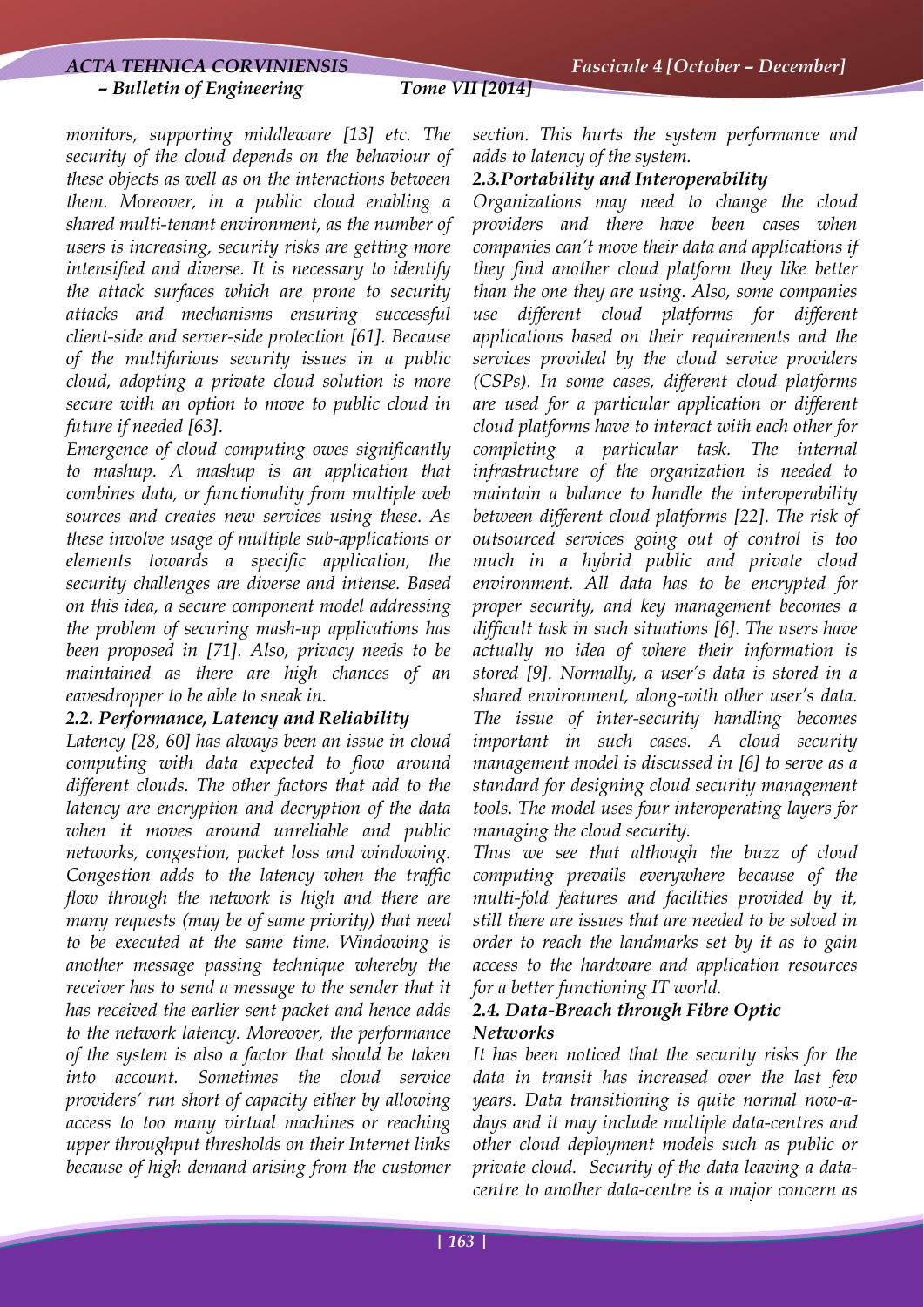*it has been breached quite a number of times in the recent times.* 

*This data transfer is done over a network of fibreoptic cables which were considered to be a safe mode of data-transfer, until recently an illegal fibre eavesdropping device in Telco Verizon's optical network placed at a mutual fund company was discovered by US Security forces [44]. There are devices that can tap the data flow without even disturbing it and accessing fibre, through which data is being transferred. They generally are laid underground and hence it should not be a tough job accessing these fibre-optic cables. And hence it becomes quite important a factor to ensure data security over the transitioning networks.* 

# *2.5. Data Storage over IP Networks*

*Online data storage is becoming quite popular now-a-days and it has been observed that majority of enterprise storage will be networked in the coming years, as it allows enterprises to maintain huge chunks of data without setting up the required architecture. Although there are many advantages of having online data storage, there are security threats that could cause data leakage or data unavailability at crucial hour. Such issues are observed more frequently in the case of dynamic data that keeps flowing within the cloud in comparison to static data. Depending upon the various levels of operations and storage provided, these networked devices are categorized into SAN (Storage area network) and NAS (networkattached storage) and since these storage networks reside on various servers, there are multiple threats or risks attached to them. The three threat zones that may affect and cause the vulnerability of a storage network have been discussed in [62, 66].* 

*Besides these, from them a mobile cloud computing scenario, we may see that unlike cloud computing there are several additional challenges that need to be addressed to enable MCC reach its maximum potential:* 

9 *Network accessibility: Internet has been the major factor towards the cloud computing evolution and without having the network access it won't be possible to access the internet and hence the inability to access the mobile cloud limiting the available applications that can be used.* 

- 9 *Data Latency: Data transfer in a wireless network is not as continuous and consistent as it is in case of a dedicated wired LAN. And this inconsistency is largely responsible for longer time intervals for data transfer at times. Also, the distance from the source adds up to the longer time intervals observed in case of data transfer and other network related activities because of an increase in the number of intermediate network components.*
- 9 *Dynamic Network monitoring and Scalability: Applications running on mobiles in a mobile cloud computing platform should be intelligent enough to adapt to the varying network capacities and also they should be accessible through different platforms without having suffered any loss in the data. Sometimes, a user while working on a smart phone may need to move on to a feature phone and when (s)he accesses the application which (s)he was working on through her/his smart phone, (s)he should not face any data loss.*
- 9 *Confidentiality of mobile cloud-based data sharing: The confidential data on mobile phones using cloud-based mobile device support might become public due to a hacked cloud provider. The root-level access to cloud services and information can be easily accessed from a stolen mobile device. If the stolen device belongs to a system administrator, they may even provide direct and automated access to highly confidential information.*
- 9 *Better access control and identity management: As cloud computing involves virtualization, the need of user authentication and control across the clouds is high. The existing solutions are not able to handle the case of multiple clouds. As multiple users' data are stored by a single hypervisor, specific segmentation measures are needed to overcome the potential weakness and flaws in hypervisor platform.*

*Apart from the above mentioned network related challenges there are somewhat different security challenges in a mobile cloud computing environment. With applications lying in a cloud, it is possible for the hackers to corrupt an application and gain access to a mobile device while accessing*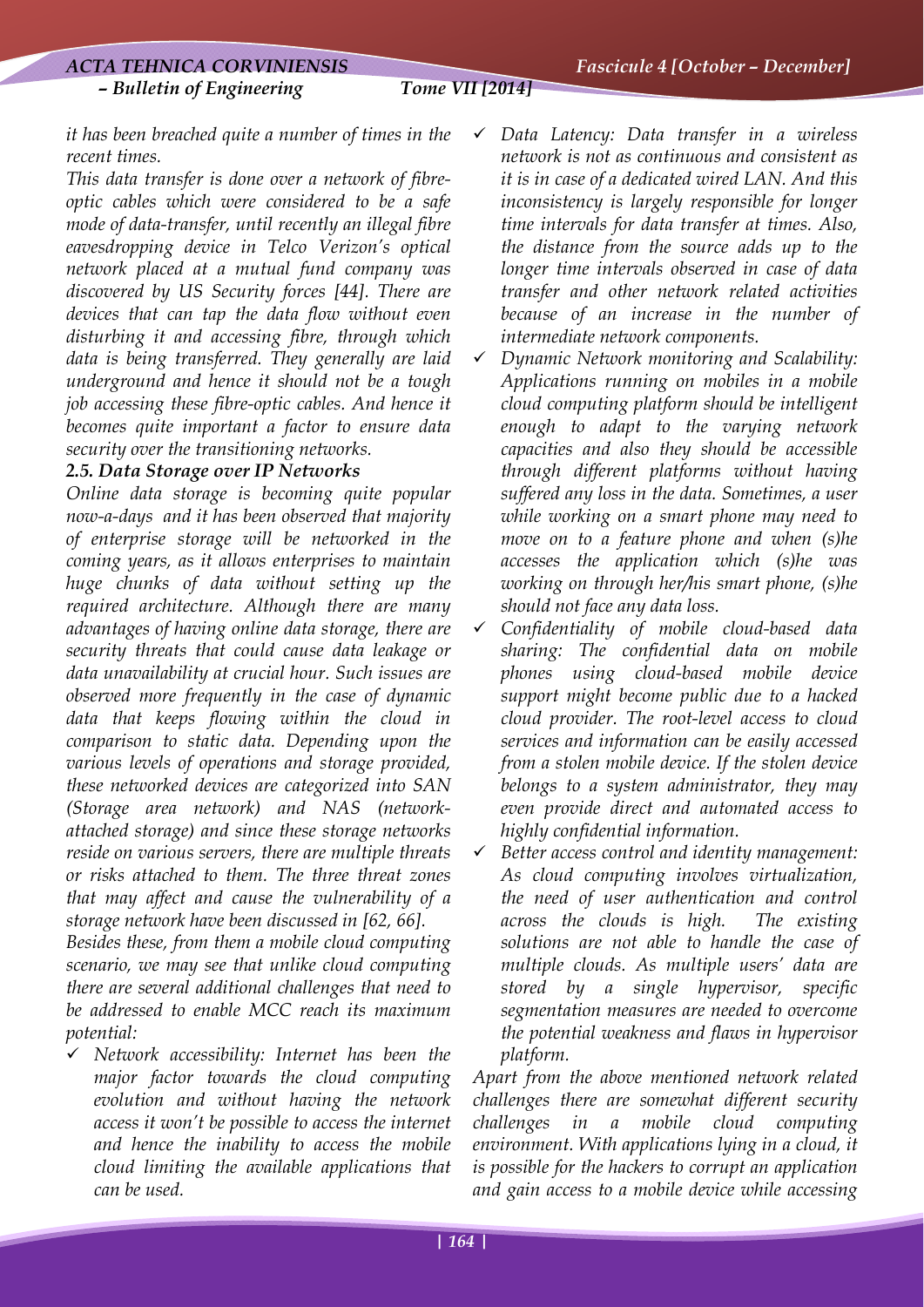*that application. In order to avoid these, strong virus-scanning and malware protection software need to be installed to avoid any type of virus/malware check into the mobile system. Besides, by embedding device identity protection, like allowing access to the authorized user based on some form of identity check feature and this will allow blocking unauthorized access.* 

*Two types of services, have been defined in [1], namely (i) critical security service, and (ii) normal security service. The resource in a cloud has to be properly partitioned according to different user's requests. The maximal system rewards and system service overheads are considered for the security service. Hence, we see that although mobile cloud computing is still in its nascent state, there are various security issues, that haunt cloud computing and its derivatives.* 

# *3. THREATS TO SECURITY IN CLOUD COMPUTING*

*The chief concern in cloud environments is to provide security around multi-tenancy and isolation, giving customers more comfort besides "trust us" idea of clouds [45]. There has been survey works reported that classifies security threats in cloud based on the nature of the service delivery models of a cloud computing system [69]. However, security requires a holistic approach. Service delivery model is one of many aspects that need to be considered for a comprehensive survey on cloud security. Security at different levels such as Network level, Host level and Application level is necessary to keep the cloud up and running continuously. In accordance with these different levels, various types of security breaches may occur. These have been classified in rest of this section.* 

# *3.1. Basic Security*

*Web 2.0, a key technology towards enabling the use of Software as a Service (SaaS) relieves the users from tasks like maintenance and installation of software. It has been used widely all around. As the user community using Web 2.0 is increasing by leaps and bounds, the security has become more important than ever for such environment [67, 58, 48].* 

*SQL injection attacks, are the one in which a malicious code is inserted into a standard SQL* 

*code and thus the attackers gain unauthorized access to a database and become able to access sensitive information. Sometimes the hacker's input data is misunderstood by the web-site as the user data and allows it to be accessed by the SQL server and this lets the attacker to have know-how of the functioning of the website and make changes into that. Various techniques like: avoiding the usage of dynamically generated SQL in the code, using filtering techniques to sanitize the user input etc to check the SQL injection attacks.* 

*Cross Site Scripting (XSS) attacks, which inject malicious scripts into Web contents have become quite popular since the inception of Web 2.0. Based on the type of services provided, a website can be classified as static or dynamic. Static websites don't suffer from the security threats which the dynamic websites do because of their dynamism in providing multi-fold services to the users.* 

*As a result, these dynamic websites get victimized by XSS attacks. It has been observed quite often that amidst working on net or surfing, some webpages or pop-ups get opened up with the request of being clicked away to view the content contained in them. More often either unknowingly (about the possible hazards) or out of curiosity users click on these hazardous links and thus the intruding third party gets control over the user's private information or hack their accounts after having known the information available to them. Various techniques like: Active Content Filtering, Content Based Data Leakage Prevention Technology, Web Application Vulnerability Detection Technology has already been proposed [30]. These technologies adopt various methodologies to detect security flaws and try to fix them.* 

*Another class of attacks quite popular to SaaS are termed as Man in the Middle attacks (MITM). In such an attack, an intruder tries to intrude in an ongoing conversation between a sender and a client to inject false information and to have knowledge of the important data transferred between them. Various tools implementing strong encryption technologies like: Dsniff, Cain, Ettercap, Wsniff, Airjack etc have been developed in order to provide safeguard against them. A detailed study towards preventing man in the middle attacks has been presented in [29].*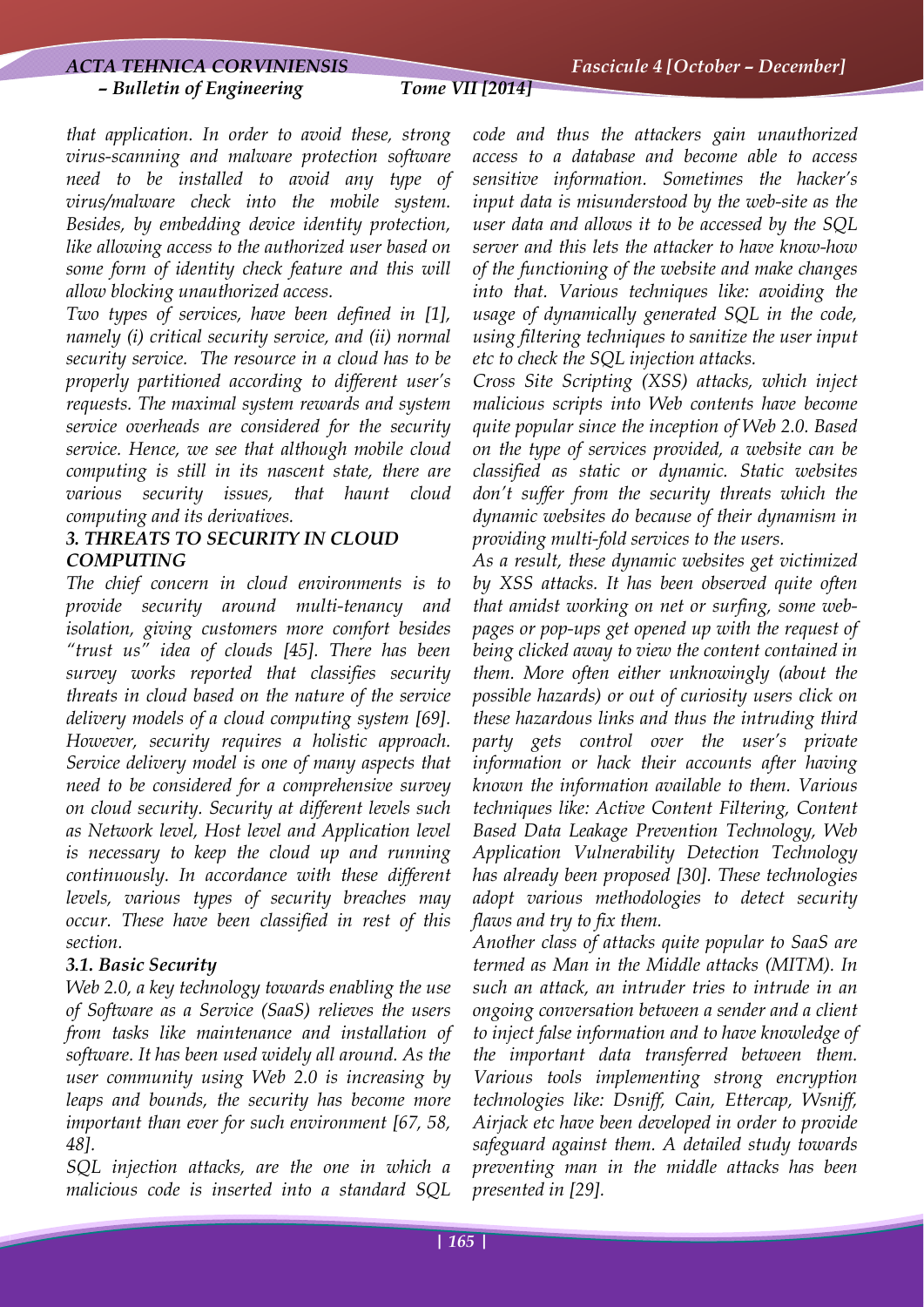*A few of the important points like: evaluating software as a service security, separate endpoint and server security processes, evaluating virtualization at the end-point have been mentioned by Eric Ogren, recently in an article at Security.com to tackle traditional security flaws [31].* 

*Hence, security at different levels is necessary in order to ensure proper implementation of cloud computing such as: server access security, internet access security, database access security, data privacy security and program access security. In addition, we need to ensure data security at network layer, and data security at physical and application layer to maintain a secure cloud.* 

#### *3.2. Network Level Security*

*Networks are classified into many types like: shared and non-shared, public or private, small area or large area networks and each of them have a number of security threats to deal with. To ensure network security following points such as: confidentiality and integrity in the network, proper access control and maintaining security against the external third party threats should be considered while providing network level security. Problems associated with the network level security comprise of: DNS attacks, Sniffer attacks, issue of reused IP address, Denial of Service (DoS) and Distributed Denial of Service attacks (DDoS) etc.* 

## *DNS attacks*

*A Domain Name Server (DNS) server performs the translation of a domain name to an IP address. Since the domain names are much easier to remember. Hence, the DNS servers are needed. But there are cases when having called the server by name, the user has been routed to some other evil cloud instead of the one he asked for and hence using IP address is not always feasible. Although using DNS security measures like: Domain Name System Security Extensions (DNSSEC) reduces the effects of DNS threats but still there are cases when these security measures prove to be inadequate when the path between a sender and a receiver gets rerouted through some evil connection. It may happen that even after all the DNS security measures are taken, still the route selected between the sender and receiver cause security problems [26].* 

#### *SNIFFER attacks*

*These types of attacks are launched by applications that can capture packets flowing in a network and if the data that is being transferred through these packets is not encrypted, it can be read and there are chances that vital information flowing across the network can be traced or captured. A sniffer program, through the NIC (Network Interface Card) ensures that the data/traffic linked to other systems on the network also gets recorded. It can be achieved by placing the NIC in promiscuous mode and in promiscuous mode it can track all data, flowing on the same network. A malicious sniffing detection platform based on ARP (address resolution protocol) and RTT (round trip time) can be used to detect a sniffing system running on a network [59].* 

# *Issue of Reused Ip Addresses*

*Each node of a network is provided an IP address and hence an IP address is basically a finite quantity. A large number of cases related to reused IP-address issue have been observed lately. When a particular user moves out of a network then the IP-address associated with him (earlier) is assigned to a new user. This sometimes risks the security of the new user as there is a certain time lag between the change of an IP address in DNS and the clearing of that address in DNS caches. And hence, we can say that sometimes though the old IP address is being assigned to a new user still the chances of accessing the data by some other user is not negligible as the address still exists in the DNS cache and the data belonging to a particular user may become accessible to some other user violating the privacy of the original user.* 

## *BGP prefix hijacking*

*Prefix hijacking is a type of network attack in which a wrong announcement related to the IP addresses associated with an Autonomous system (AS) is made and hence malicious parties get access to the untraceable IP addresses. On the internet, IP space is associated in blocks and remains under the control of AS's. An autonomous system can broadcast information of an IP contained in its regime to all its neighbours.* 

*These ASs communicate using the Border Gateway Protocol (BGP) model. Sometimes, due to some*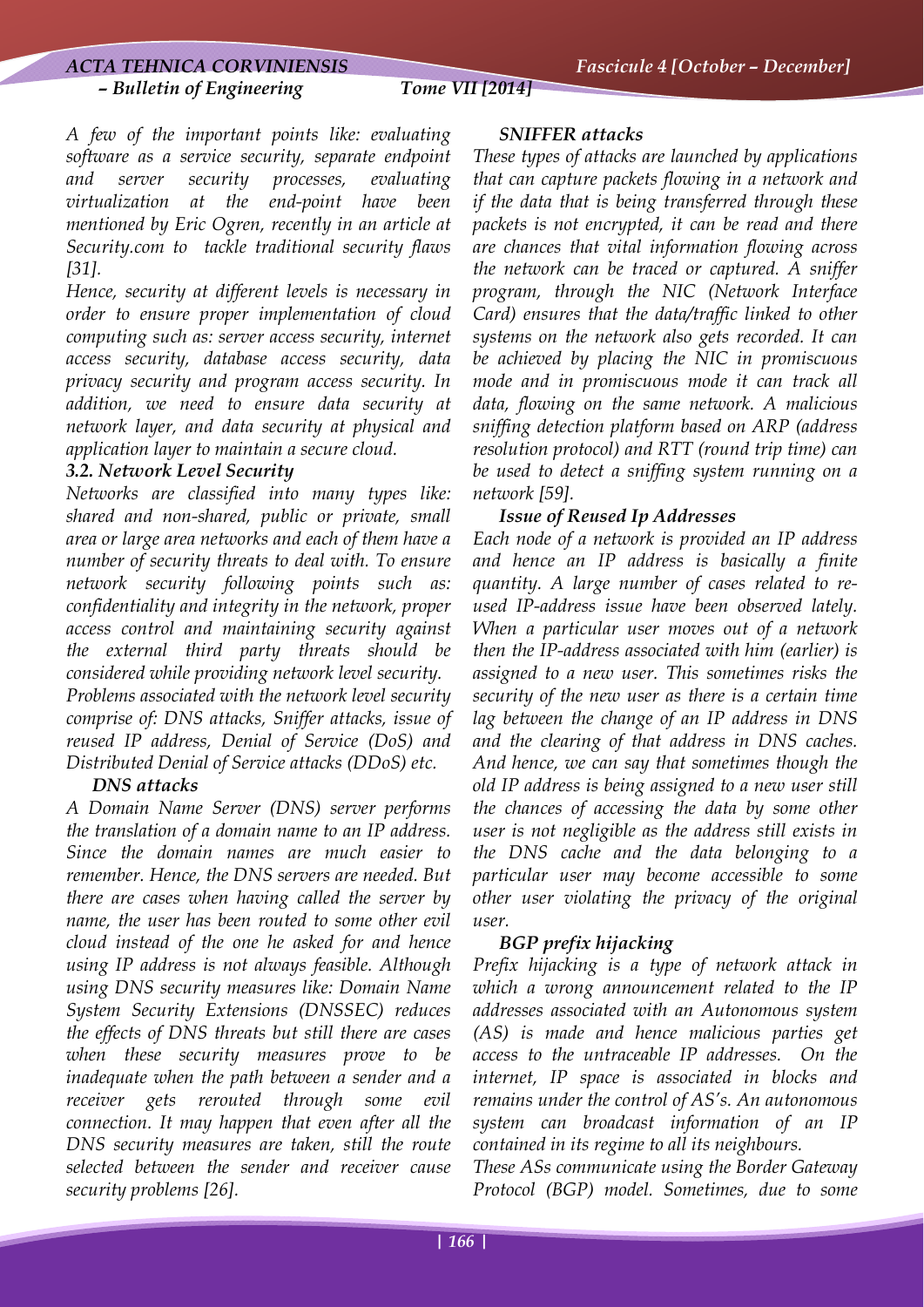*error, a faulty AS may broadcast wrongly about the IPs associated with it. In such case, the actual traffic gets routed to some IP other than the intended one. Hence, data is leaked or reaches to some other destination that it actually should not. An autonomous security system for autonomous systems has been explained in [37].* 

# *3.3. Application Level Security*

*Application level security refers to the usage of software and hardware resources to provide security to applications such that the attackers are not able to get control over these applications and make desirable changes to their format. Now a days, attacks are launched, being disguised as a trusted user and the system considering them as a trusted user, allow full access to the attacking party and gets victimized. The reason behind this is that the outdated network level security policies allow only the authorized users to access the specific IP address. With the technological advancement, these security policies have become obsolete as there have been instances when the system's security has been breached, having accessed the system in the disguise of a trusted user. With the recent technological advancements, it's quite possible to imitate a trusted user and corrupt entire data without even being noticed.* 

*Hence, it is necessary to install higher level of security checks to minimize these risks. The traditional methods to deal with increased security issues have been to develop a task oriented ASIC device which can handle a specific task providing greater levels of security with high performance [41]. But with application-level threats being dynamic and adaptable to the security checks in place, these closed systems have been observed to be slow in comparison to the open ended systems.* 

*The capabilities of a closed system as well as the adaptability of an open ended system have been incorporated to develop the security platforms based on Check Point Open Performance Architecture using Quad Core Intel Xeon Processors [41]. Even in the virtual environment, companies like VMware etc are using Intel Virtualization technology for better performance and security base. It has been observed that more often websites are secured at the network level and have strong security measures but there may be* 

*security loopholes at the application level which may allow information access to unauthorized users. The threats to application level security include XSS attacks, Cookie Poisoning, Hidden field manipulation, SQL injection attacks, DoS attacks, Backdoor and Debug Options, CAPTCHA Breaking etc resulting from the unauthorized usage of the applications.* 

# *Security concerns with the hypervisor*

*Cloud Computing rests mainly on the concept of virtualization. In a virtualized world, hypervisor is defined as a controller popularly known as virtual machine manager (VMM) that allows multiple operating systems to be run on a system at a time, providing the resources to each operating system such that they do not interfere with each.* 

*As the number of operating systems running on a hardware unit increase, the security issues concerned with those that of new operating systems also need to be considered. Because multiple operating systems would be running on a single hardware platform, it is not possible to keep track of all and hence maintaining all the operating systems secure is difficult. It may happen that a guest system tries to run a malicious code on the host system and bring the system down or take full control of the system and block access to other guest operating systems [33].* 

*It cannot be denied that there are risks associated with sharing the same physical infrastructure between a set of multiple users, even one being malicious can cause threats to the others using the same infrastructure [35], and hence security with respect to hypervisor is of great concern as all the guest systems are controlled by it. If a hacker is able to get control over the hypervisor, he can make changes to any of the guest operating systems and get control over all the data passing through the hypervisor.* 

*Various types of attacks can be launched by targeting different components of the hypervisor [51]. Based on the learning of how the various components in the hypervisor architecture behave, an advanced cloud protections system can be developed by monitoring the activities of the guest VMs and inter-communication among the various infrastructure components [36, 64].*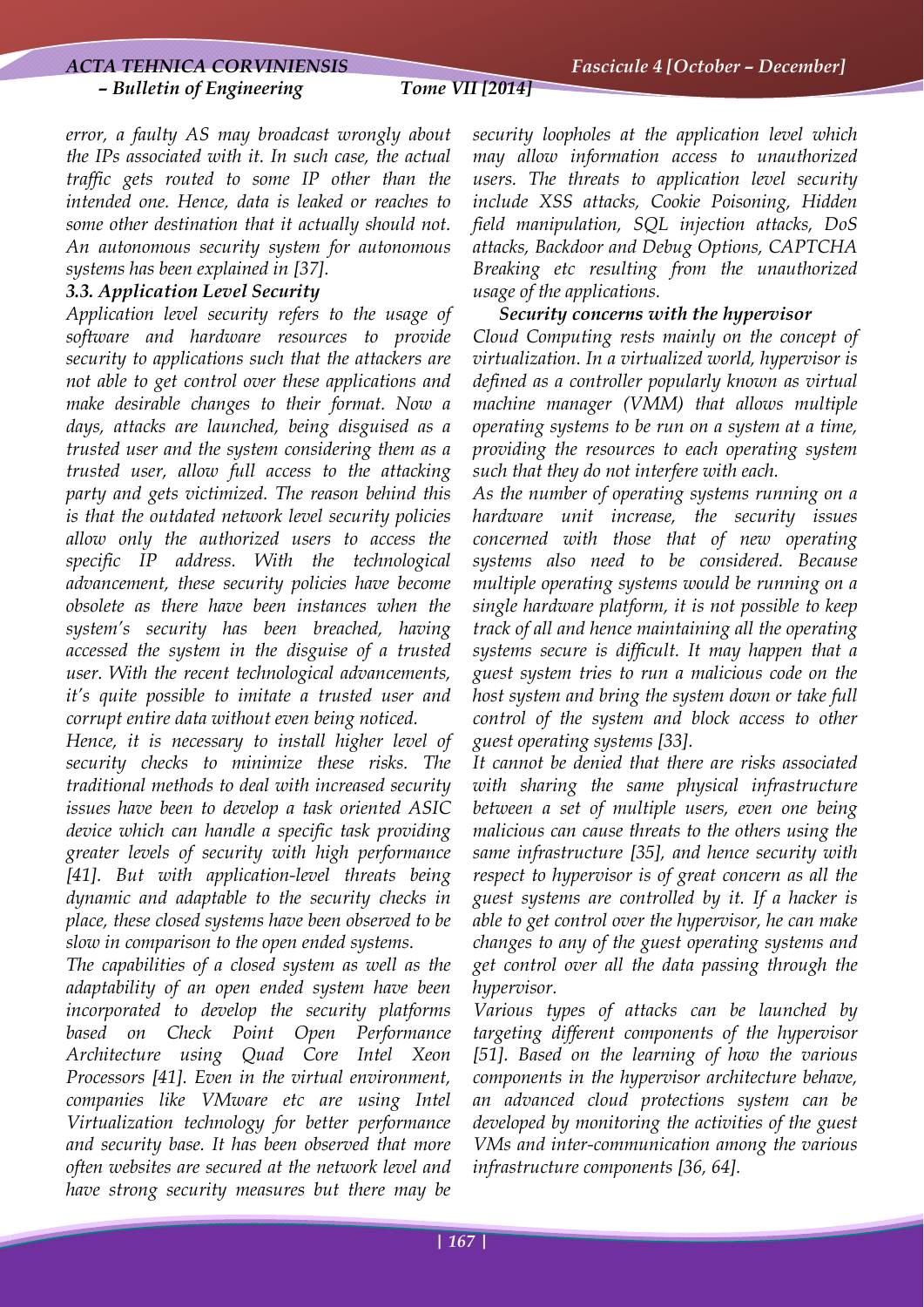# *Denial of service attacks*

*A DoS attack is an attempt to make the services assigned to the authorized users unable to be used by them. In such an attack, the server providing the service is flooded by a large number of requests and hence the service becomes unavailable to the authorized user. Sometimes, when we try to access a site we see that due to overloading of the server with the requests to access the site, we are unable to access the site and observe an error. This happens when the number of requests that can be handled by a server exceeds its capacity. The occurrence of a DoS attack increases bandwidth consumption besides causing congestion, making certain parts of the clouds inaccessible to the users. Using an Intrusion Detection System (IDS) is the most popular method of defence against this type of attacks [14]. A defence federation is used in [4] for guarding against such attacks. Each cloud is loaded with separate IDS. The different intrusion detection systems work on the basis of information exchange. In case a specific cloud is under attack, then the co-operative IDS alert the whole system. A decision on trustworthiness of a cloud is taken by voting, and the overall system performance is not hampered.* 

# *Cookie poisoning*

*It involves changing or modifying the contents of cookie to make unauthorized access to an application or to a web-page. Cookies basically contain the user's identity related credentials and once these cookies are accessible, the content of these cookies can be forged to impersonate an authorized user. This can be avoided either by performing regular cookie cleanup or implementing an encryption scheme for the cookie data [52].* 

# *Hidden field manipulation*

*While accessing a web-page, there are certain fields that are hidden and contain the page related information and basically used by developers. However, these fields are highly prone to a hacker attack as they can be modified easily and posted on the web-page. This may result in severe security violations [53].* 

# *Backdoor and debug options*

*A common habit of the developers is to enable the debug option while publishing a web-site. This*  *enables them to make developmental changes in the code and get them implemented in the web-site. Since these debug options facilitate back-end entry to the developers, and sometimes these debug options are left enabled unnoticed, this may provide an easy entry to a hacker into the web-site and let him make changes at the web-site level [59].* 

# *Distributed denial of service attacks*

*DDoS may be called an advanced version of DOS in terms of denying the important services running on a server by flooding the destination sever with an umpteen number of packets such that the target server is not able to handle it. In DDoS the attack is relayed from different dynamic networks which have already been compromised unlike DOS. The attackers have the power to control the flow of information by allowing some information available at certain times. Thus the amount and type of information available for public usage is clearly under the control of the attacker [2].* 

*The DDoS attack is run by three functional units: A Master, A Slave and A Victim. Mater being the attack launcher is behind all these attacks causing DDoS, Slave is the network which acts like a launch pad for the Master. It provides the platform to the Master to launch the attack on the Victim. Hence it is also called as co-ordinated attack.* 

*Basically a DDoS attack is operational in two stages: the first one being Intrusion phase where the Master tries to compromise less important machines to support in flooding the more important one. The next one is installing DDoS tools and attacking the victim server or machine. Hence, a DDoS attack results in making the service unavailable to the authorized user similar to the way it is done in a DoS attack but different in the way it is launched. A similar case of Distributed Denial of Service attack was experienced with CNN news channel website leaving most of its users unable to access the site for a period of three hours [50].* 

*In general, the approaches used to fight the DDoS attack involve extensive modification of the underlying network. These modifications often become costly for the users. [2] proposed a swarm based logic for guarding against the DDoS attack. This logic provides a transparent transport layer,*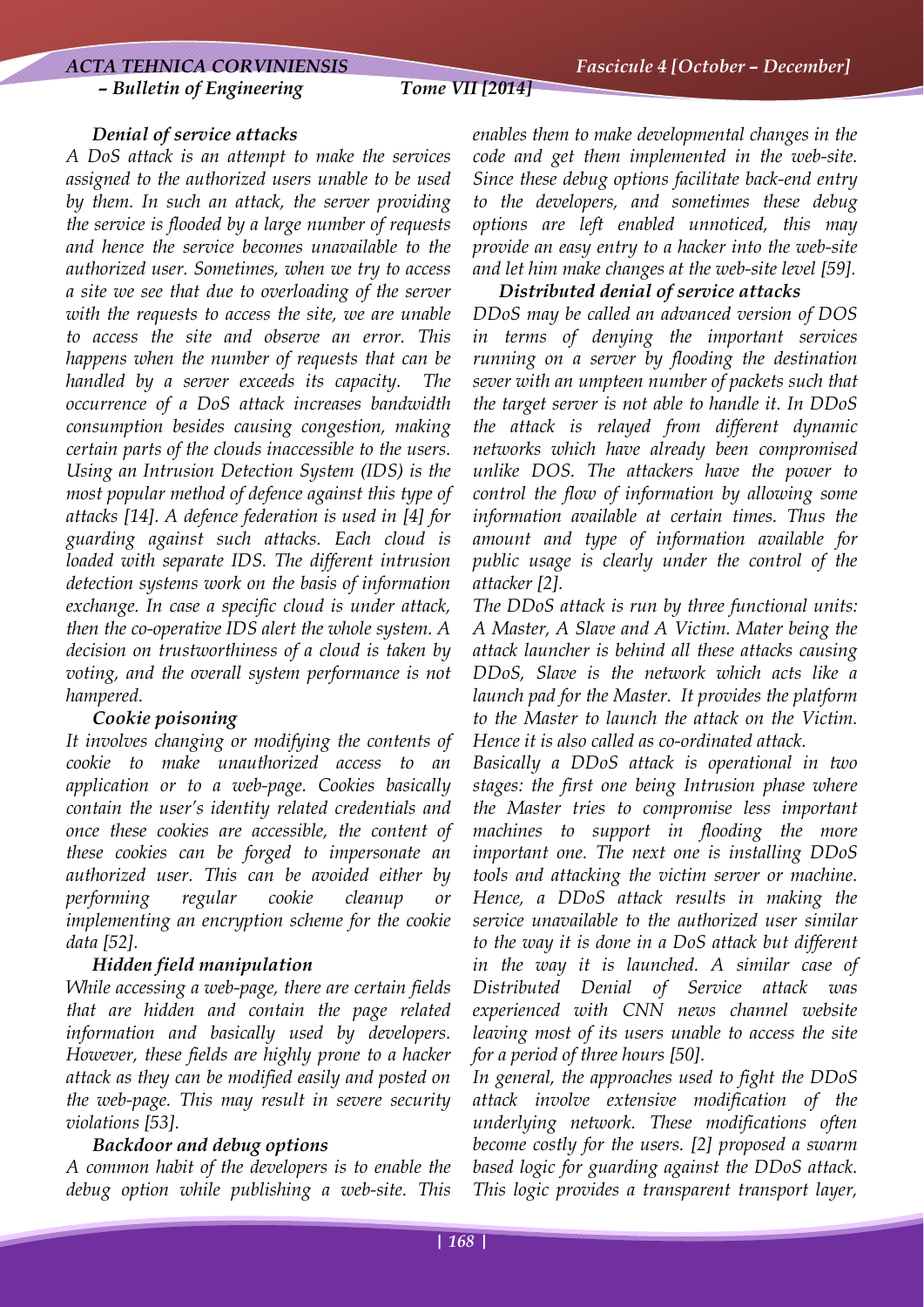*through which the common protocols such as HTTP, SMTP, etc, can pass easily. The use of IDS in the virtual machine is proposed in [8] to protect the cloud from DDoS attacks. A SNORT like intrusion detection mechanism is loaded onto the virtual machine for sniffing all traffics, either incoming, or out-going. Another method commonly used to guard against DDoS is to have intrusion detection systems on all the physical machines which contain the user's virtual machines [16]. This scheme had been shown to perform reasonably well in a Eucalyptus [17] cloud.* 

# *CAPTCHA breaking*

*CAPTCHA's were developed in order to prevent the usage of internet resources by bots or computers. They are used to prevent spam and overexploitation of network resources by bots. Even the multiple web-site registrations, dictionary attacks etc by an automated program are prevented using a CAPTCHA.* 

*But recently, it has been found that the spammers are able to break the CAPTCHA [14], provided by the Hotmail and G-mail service providers. They make use of the audio system able to read the CAPTCHA characters for the visually impaired users and use speech to text conversion software to defeat the test. In yet another instant of CAPTCHA Breaking it was found that the net users are provided some form of motivation towards solving these CAPTCHA's by the automated systems and thus CAPTCHA Breaking takes place.* 

# *GOOGLE hacking*

*Google has emerged as the best option for finding details regarding anything on the net. Google hacking refers to using Google search engine to find sensitive information that a hacker can use to his benefit while hacking a user's account. Generally, hackers try to find out the security loopholes by probing out on Google about the system they wish to hack and then after having gathered the necessary information, they carry out the hacking of the concerned system. In some cases, a hacker is not sure of the target. Instead he tries to Google out the target based on the loophole he wishes to hack a system upon. The hacker then searches all the possible systems with such a* 

*loophole and finds out those having the loopholes he wishes to hack upon. A Google hacking event was observed recently when login details of various g-mail users were stolen by a group of hackers in China. These had been some of the security threats that can be launched at the application level and cause a system downtime disabling the application access even to the authorized users.* 

## *Some general points on cloud security*

*Neural Net Algorithms has a big part in Intrusion Detection system. [72] describes a novel way of Neural Net algorithms. [73] and [74] describes two other algorithms on Intrusion Detection Systems. Data travelling between Cloud and Point of action does go through areas, vulnerable to virus attacks. [75] provides a novel way of Data Transfer in such cases, offering possible minimization of data destruction.* 

## *4. DATA STORAGE AND SECURITY*

*Many cloud service providers provide storage as a form of service. They take the data from the users and store them on large data centres, hence providing users a means of storage. Although these cloud service providers say that the data stored in the cloud is utmost safe but there have been cases when the data stored in these clouds have been modified or lost may be due to some security breach or some human error.* 

*Various cloud service providers adopt different technologies to safeguard the data stored in their cloud. But the question is: Whether the data stored in these clouds is secure enough against any sort of security breach? The virtualized nature of cloud storage makes the traditional mechanisms unsuitable for handling the security issues. These service providers use different encryption techniques like public key encryption and private key encryption to secure the data resting in the cloud. A similar technique providing data storage security, utilizing the homo-morphic token with distributed verification of erasure-coded data has been discussed in [21]. Trust based methods are useful in establishing relationships in a distributed environment. A domain based trust-model has been proposed in [7] to handle security and interoperability in cross clouds. Every domain has a special agent for trust management. It proposes*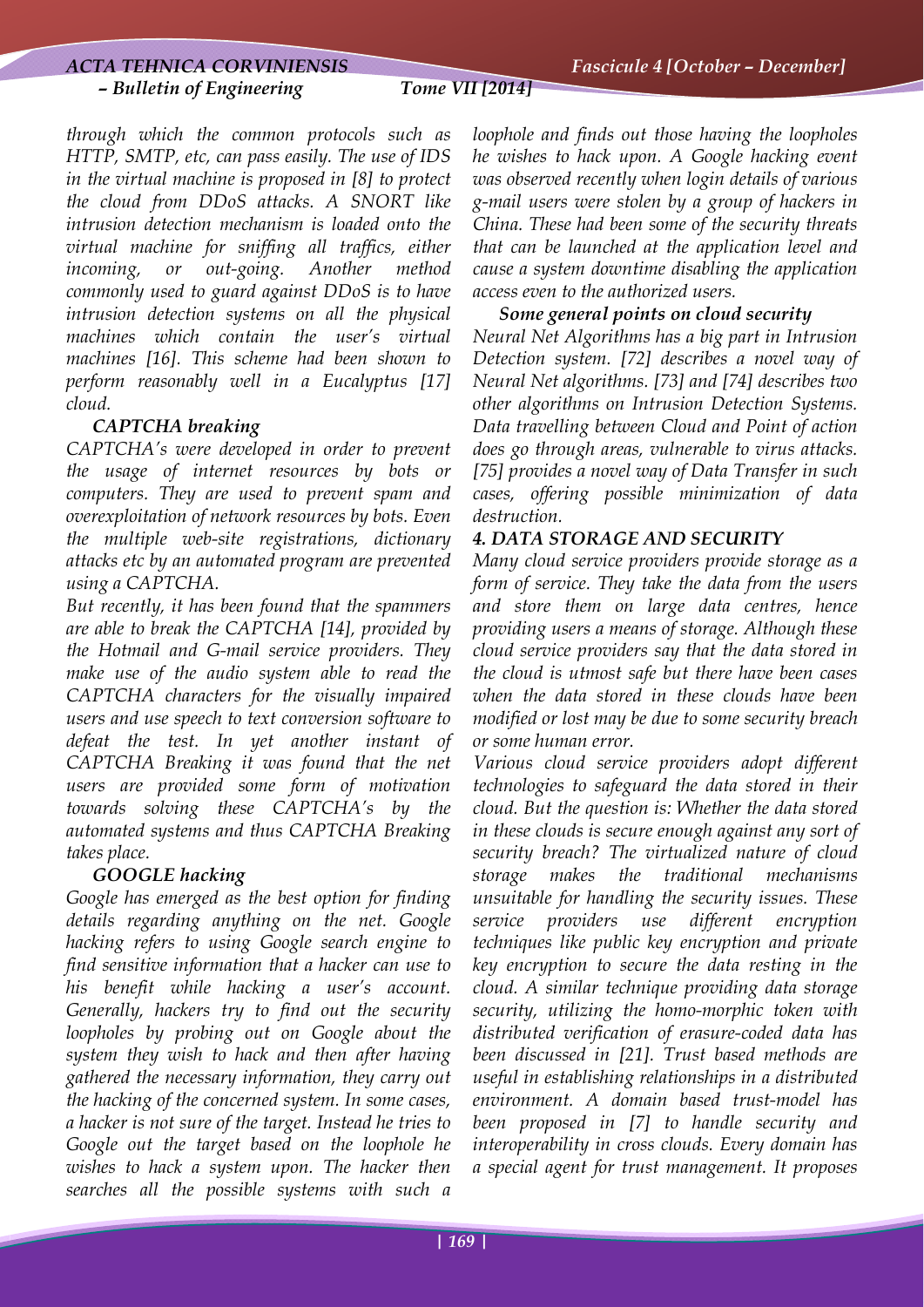*different trust mechanisms for users and service providers.* 

*Another major issue that is mostly neglected is of Data-Remanence. It refers to the data left out in case of data transfer or data removal. It causes minimal security threats in private cloud computing offerings, however severe security issues may emerge out in case of public cloud offerings as a result of data-remanence [42].* 

*Various cases of cloud security breach came into light in the last few months. Cloud based email marketing services company, Epsilon suffered the data breach, due to which a large section of its customers including JP Morgan Chase, Citibank, Barclays Bank, hotel chains such as Marriott and Hilton, and big retailers such as Best Buy and Walgreens were affected heavily and huge chunk of customer data was exposed to the hackers which includes customer email ids and bank account details.* 

*Another similar incident happened with Amazon causing the disruption of its EC2 service [15, 20]. The damage caused had proved to be quite costly for both the users and the system administrators [18]. Popular sites like: Quora, Four-Square and Reditt were the main sufferers [57]. The above mentioned events depict the vulnerability of the cloud services.* 

*Another important aspect is that the known and popular domains have been used to launch malicious software or hack into the companies' secured database. A similar issue happened with Amazon's S3 platform and the hackers were able to launch corrupted codes using a trusted domain [49] and hence the question that arises now is who to be provided the "trusted" tag. It proved that Amazon is prone to side-channel attacks, and a malicious virtual machine, occupying the same server as the target, can easily gain access to confidential data [12]. The question is: whether any such security policy should be in place for these trusted users as well?* 

*An incident relating to the data loss occurred last year with the online storage service provider "Media max" also known as "The Linkup" when due to system administration error, active customer data was deleted, leading to the data loss. SLA's with the Cloud Service providers should* 

*contain all the points that may cause data loss either due to some human or system generated error. Hence, it must be ensured that redundant copies of the user data should be stored in order to handle any sort of adverse situation leading to data loss.* 

*Virtualization in general increases the security of a cloud environment. With virtualization, a single machine can be divided into many virtual machines, thus providing better data isolation and safety against denial of service attacks [10]. The VMs provide a security test-bed for execution of untested code from un-trusted users. A hierarchical reputation system has been proposed in the paper [10] for managing trust in a cloud environment.* 

# *5. ENSURING SECURITY AGAINST THE VARIOUS TYPES OF ATTACKS*

*In order to secure the cloud against the various security threats and attacks like: SQL injection, Cross Site Scripting (XSS) attacks, DoS and DDoS attacks, Google Hacking and Forced Hacking, different cloud service providers adopt different techniques. A few standard techniques in order to detect the above mentioned attacks are as: Avoiding the usage of dynamically generated SQL in the code, finding the meta-structures used in the code, validating all user entered parameters, disallowing and removal of unwanted data and characters, etc. A generic security framework needs to be worked out for an optimized cost performance ratio. The main criterion to be filled up by the generic security framework are to interface with any type of cloud environment, and to be able to handle and detect predefined as well as customized security policies.* 

*A similar approach is being used by Symantec Message Labs Web Security cloud that blocks the security threats originating from internet and filters the data before they reach the network. Web security cloud's security architecture rests on two components:* 

- *a. Multi layer security: In order to ensure that data security and block possible malwares, it consists of multi-layer security and hence a strong security platform.*
- *b. URL filtering: It is being observed that the attacks are launched through various web*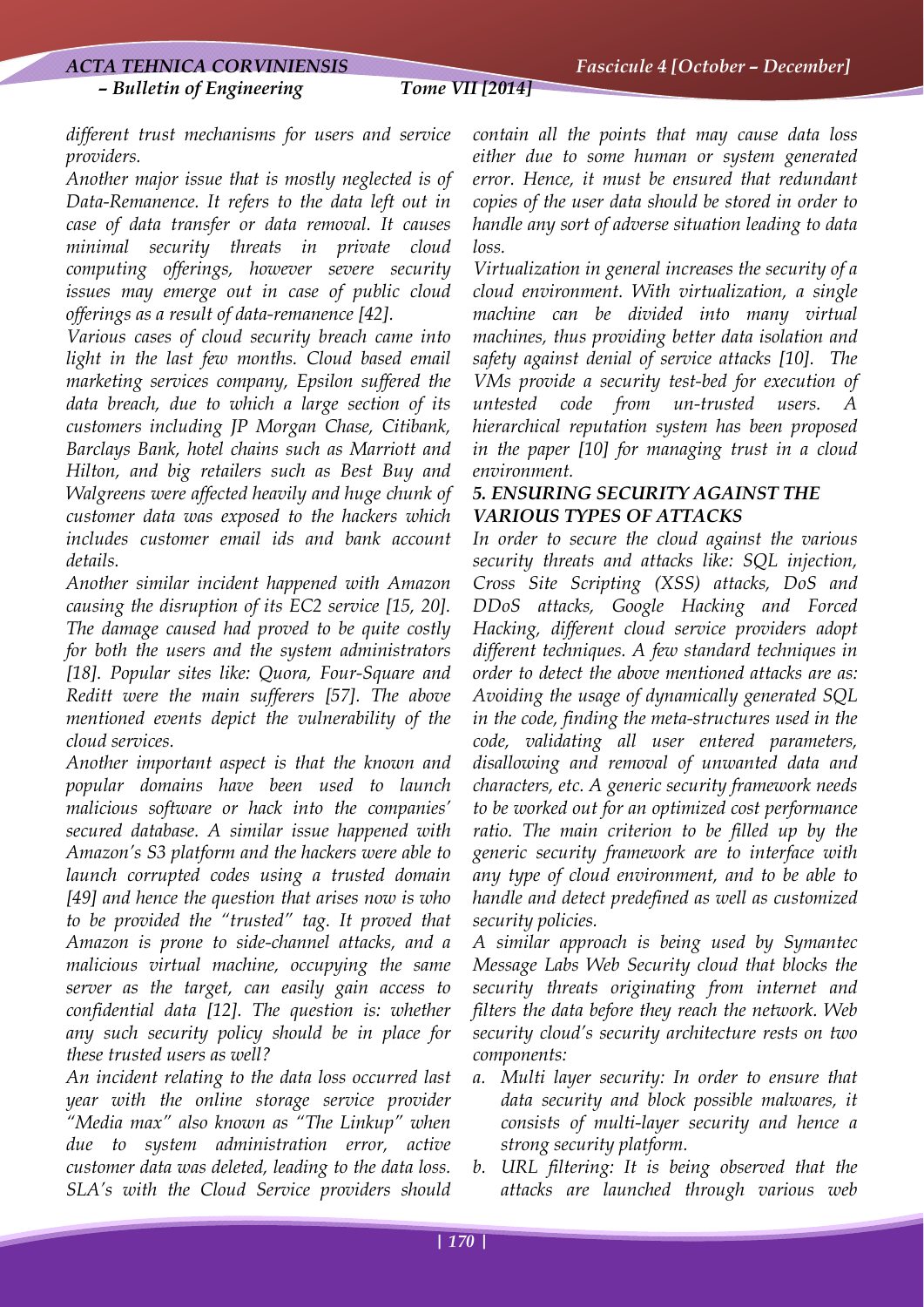*pages and internet sites and hence filtering of the web-pages, ensures that no such harmful or threat carrying web page gets accessible. Also, content from undesirable sites can be blocked.* 

*With its adaptable technology, it provides security even in highly conflicting environments and ensures protection against new and converging malware threats.* 

*A Google hacking database identifies the various types of information such as: login passwords, pages containing logon portals, session usage information etc. Various software solutions such as Web Vulnerability Scanner can be used to detect the possibility of a Google hack. In order to prevent Google hack, the user needs to ensure that only those information that does not affect him should be shared with the Google. This would prevent sharing of any sensitive information that may result in adverse conditions.* 

*The symptoms to a DoS or DDoS attack are: system speed gets reduced and programs run very slowly, large number of connection requests from a large number of users, less number of available resources. Although when launched in full strength DDoS attacks are very harmful as they exhaust all the network resources, still a careful monitoring of the network can help in keeping these attacks in control.* 

*In case of IP spoofing an attacker tries to spoof the users that the packets are coming from reliable sources. Thus the attacker takes control over the client's data or system showing himself as the trusted party. Spoofing attacks can be checked by using encryption techniques and performing user authentication based on Key exchange. Techniques like IPSec do help in mitigating the risks of spoofing. By enabling encryption sessions and performing filtering at the incoming and outgoing entrances spoofing attacks can be reduced.* 

*Every cloud service provider has installed various security measures depending on its cloud offering and the architecture. Their security model largely depends upon the customer section being served, type of cloud offering they provide and the deployment models they basically implement as discussed in [68].* 

| Security<br><b>Scheme</b>                                            | Suggested<br>Approach                                                                                                                                                                                                                                                   | <b>Strengths</b>                                                                                                                                                                                                                                                     | Limitations                                                                                                                                                                                                                                       |
|----------------------------------------------------------------------|-------------------------------------------------------------------------------------------------------------------------------------------------------------------------------------------------------------------------------------------------------------------------|----------------------------------------------------------------------------------------------------------------------------------------------------------------------------------------------------------------------------------------------------------------------|---------------------------------------------------------------------------------------------------------------------------------------------------------------------------------------------------------------------------------------------------|
| Data Storage security [21]                                           | Uses<br>homomorphic<br>token with<br>distributed<br>verification of<br>erasure-coded<br>data towards<br>ensuring data<br>storage security<br>and locating the<br>server being<br>attacked.                                                                              | 1. Supports<br>dynamic<br>operations on data<br>blocks such as:<br>update, delete and<br>append without<br>data corruption<br>and loss.<br>2. Efficient against<br>data modification<br>and server<br>colluding attacks<br>as well as against<br>byzantine failures. | The security in<br>case of dynamic<br>data storage has<br>been considered.<br>However, the<br>issues with fine-<br>grained data<br>error location<br>remain to be<br>addressed.                                                                   |
| User identity safety in cloud<br>computing                           | Uses active<br>bundles scheme,<br>whereby<br>predicates are<br>compared over<br>encrypted data<br>and multiparty<br>computing.                                                                                                                                          | Does not need<br>trusted third party<br>(TTP) for the<br>verification or<br>approval of user<br>identity. Thus the<br>user's identity is<br>not disclosed. The<br>TTP remains free<br>and could be used<br>for other purposes<br>such as<br>decryption.              | Active bundle<br>may not be<br>executed at all at<br>the host of the<br>requested service.<br>It would leave the<br>system<br>vulnerable. The<br>identity remains<br>a secret and the<br>user is not<br>granted<br>permission to his<br>requests. |
| Trust model for interoperability and<br>security in cross cloud [35] | 1. Separate<br>domains for<br>providers and<br>users, each with a<br>special trust<br>agent.<br>2. Different trust<br>strategies for<br>service providers<br>and customers.<br>3. Time and<br>transaction<br>factors are taken<br>into account for<br>trust assignment. | 1. Helps the<br>customers to avoid<br>malicious<br>suppliers.<br>2. Helps the<br>providers to avoid<br>$co-$<br>operating/serving<br>malicious users.                                                                                                                | Security in a very<br>large scale cross<br>cloud<br>environment.<br>This scheme is<br>able to handle<br>only a limited<br>number of<br>security threats<br>in a fairly small<br>environment.                                                      |
| Virtualized defence and reputation based<br>trust managemen          | 1. Uses a<br>hierarchy of<br>DHT-based<br>overlay networks,<br>with specific<br>tasks to be<br>performed by<br>each layer.<br>2. Lowest layer<br>deals with<br>reputation<br>aggregation and<br>probing<br>colluders. The<br>highest layer<br>deals with                | Extensive use of<br>virtualization for<br>securing clouds                                                                                                                                                                                                            | The proposed<br>model is in its<br>early<br>developmental<br>stage and needs<br>further<br>simulations to<br>verify the<br>performance.                                                                                                           |

*Table 1. Comparative Analysis for Strengths and Limitations of Some of the Existing Security Schemes* 

*highest layer deals with various attacks.*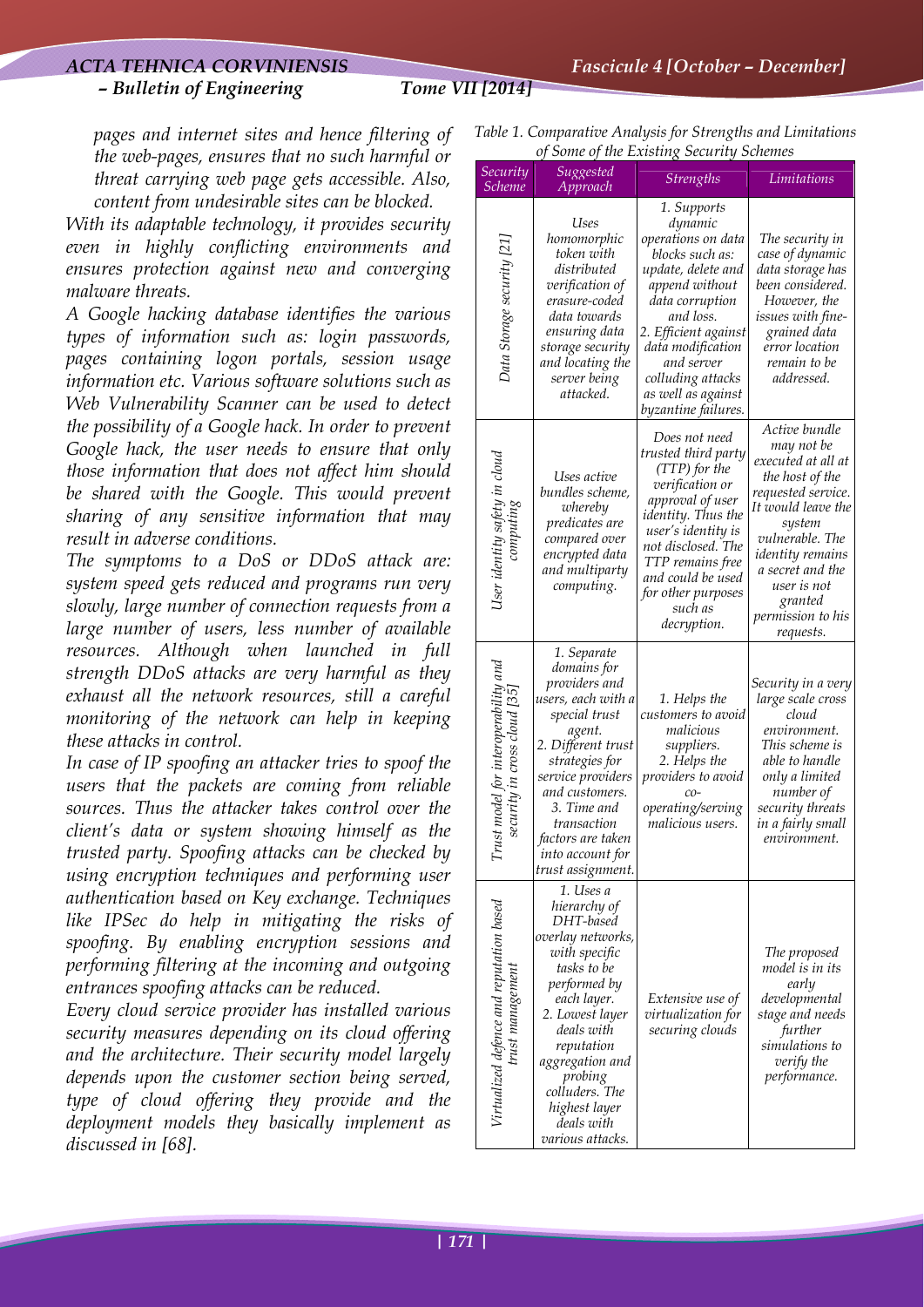*– Bulletin of Engineering Tome VII [2014]*

| Security<br><b>Scheme</b>                          | Suggested<br>Approach                                                                                                                                                                                                                                                                                                            | <b>Strengths</b>                                                                                                                                                                                                                                                                                                           | Limitations                                                                                                                                                                                                |
|----------------------------------------------------|----------------------------------------------------------------------------------------------------------------------------------------------------------------------------------------------------------------------------------------------------------------------------------------------------------------------------------|----------------------------------------------------------------------------------------------------------------------------------------------------------------------------------------------------------------------------------------------------------------------------------------------------------------------------|------------------------------------------------------------------------------------------------------------------------------------------------------------------------------------------------------------|
| Secure virtualization [61]                         | 1. Idea of an<br>Advanced Cloud<br>Protection<br>system (ACPS)<br>to ensure the<br>security of guest<br>virtual machines<br>and of distributed<br>computing<br>middleware is<br>proposed.<br>2. Behaviour of<br>cloud<br>components can<br>be monitored by<br>logging and<br>periodic checking<br>of executable<br>system files. | A virtualized<br>network is prone<br>to different types<br>of security attacks<br>that can be<br>launched by a<br>guest VM, an<br>ACPS system<br>monitors the guest<br>VM without being<br>noticed and hence<br>any suspicious<br>activity can be<br>blocked and<br>system's security<br>system notified.                  | System<br>performance gets<br>marginally<br>degraded and a<br>small<br>performance<br><i>penalty is</i><br>encountered. This<br>acts as a<br>limitation<br>towards the<br>acceptance of an<br>ACPS system. |
| Safe, virtual network in cloud<br>environment [35] | Cloud Providers<br>have been<br>suggested to<br>obscure the<br>internal<br>structure of their<br>services and<br>placement policy<br>in the cloud and<br>also to focus on<br>side-channel<br>risks in order to<br>reduce the<br>chances of<br>information<br>leakage.                                                            | Ensures the<br>identification of<br>adversary or the<br>attacking party<br>and helping us<br>find a far off place<br>for an attacking<br>party from its<br>target and hence<br>ensuring a more<br>secure<br>environment for<br>the other VMs.                                                                              | If the adversary<br>gets to know the<br>location of the<br>other VMs, it<br>may try to attack<br>them. This may<br>harm the other<br>VMs in between.                                                       |
| Border Gateway Protocol (BGP) [37]                 | A pretty good<br><b>BGP</b> (PGBGP)<br>architecture has<br>been suggested to<br>check the cases<br>where an<br>Autonomous<br>system may<br>announce itself<br>wrongly as the<br>destination for all<br>the data that is<br>being transferred<br>over that<br>network                                                             | Checks the<br>autonomous<br>systems (ASs) and<br>performs anomaly<br>detection with a<br>response system to<br>ensure that the<br>data doesn't get<br>routed to the<br>wrong AS. It also<br>gives us the<br>flexibility to run<br>the PGBGP<br>protocol on some<br>of the ASs towards<br>protecting the<br>entire network. | Vulnerable to<br>Denial of Service<br>(DoS) attacks.<br>This approach<br>only takes care of<br>the routing<br>control messages<br>but doesn't verify<br>the path that<br>actual traffic<br>follows.        |

*One of the security measures implemented by SalesForce.com to avoid unauthorized access to its platform is sending a security code to the registered customer every-time, the same account is accessed from a different IP-address and the user needs to provide the security code at the time of logging in, in order to prove its identity [56].* 

*It is equally important to secure the data in transit and security of transmitted data can be achieved through various encryption and decryption*  *schemes. In such a scenario, even if the data gets into the hands of a hacker, he won't be able to make any unauthorized use until he knows how to decrypt it. A few of the encryption-decryption techniques include private and public key encryption. In a symmetric key (private key) encryption such as: DES, Triple DES, RC2, RC4 etc, the same key is used for encryption and decryption. Before the data is transferred, the key is shared between both the receiver and the sender. Sender then sends the data after having encrypted it using the key and the receiver decrypts it using the same key.* 



*Fig 5. Public key Encryption (Step 1)* 

*In case of an asymmetric key algorithm (RSA, DSA, PGP etc), there are two sets of keys known as public key and private key. The keys occur in pairs which means that a specific public key can only be decrypted using the private key linked to it.*  In such an encryption technique the sender *encrypts the data using the public key and then sends it to the receiver which at the receiving end*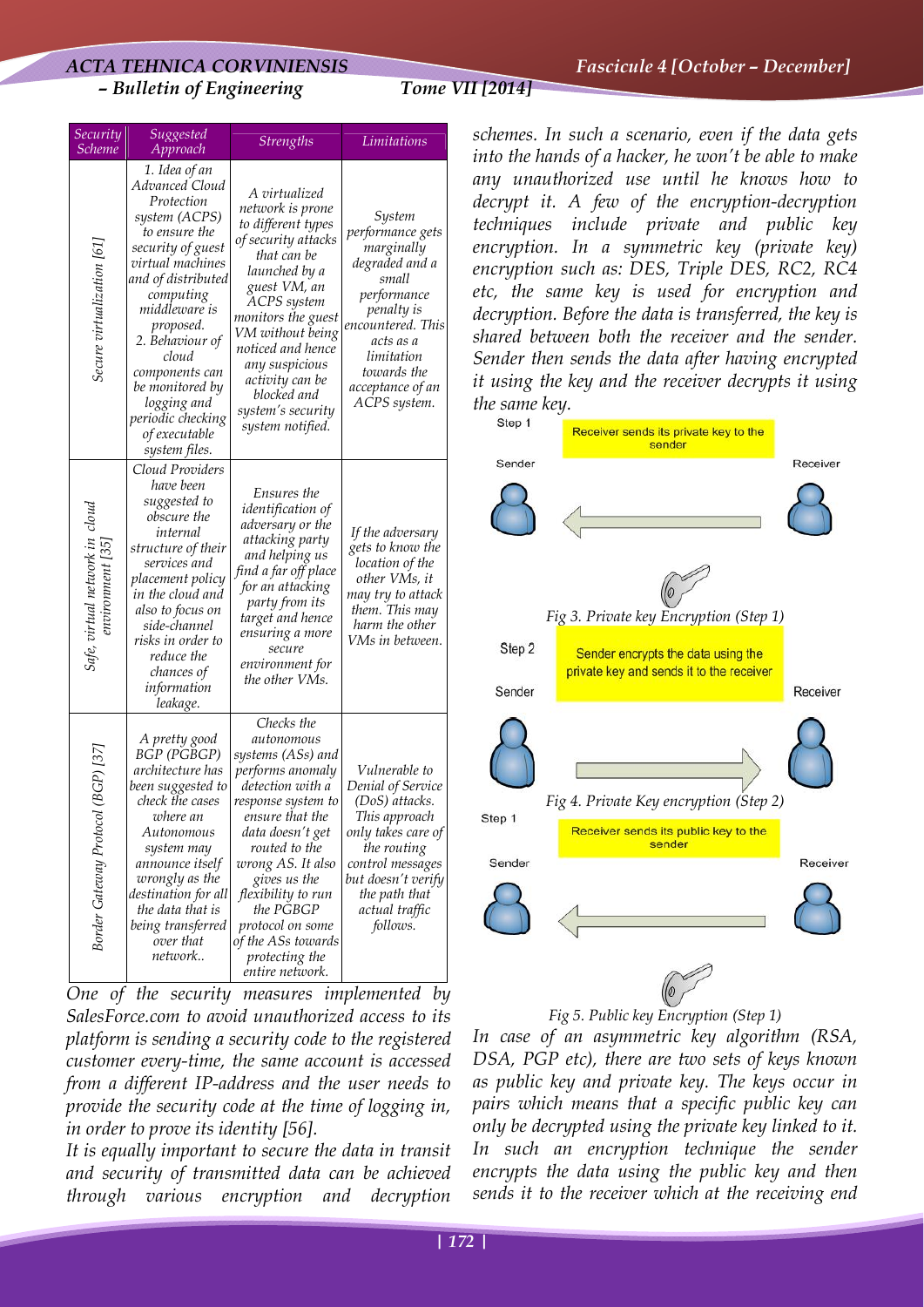#### *ACTA TEHNICA CORVINIENSIS Fascicule 4 [October – December] – Bulletin of Engineering Tome VII [2014]*

*makes use of corresponding private key to decrypt the same.* 

*Hence, we can see that although Public key encryption may take a bit more processing time in comparison to the private key encryption, but in cases where security is more of a concern rather than the speed, public-key encryption provides more secure data transmission in comparison to private-key encryption. Security issues in a virtualized environment wherein a malicious virtual machine tries to take control of the hypervisor and access the data belonging to other VMs have been observed and since traffic passing between VMs doesn't travel out into the rest of the data-centre network and hence cannot be seen by regular network based security platforms [46].* 



Receiver's private key

# *Fig 7. Public key Encryption (Step 3)*

*Hence, there is a need to ensure that security against the virtual threats should also be maintained by adopting the methodologies such as: keeping in check the virtual machines connected to the host system and constantly monitoring their activity, securing the host computers to avoid tampering or file modification when the virtual machines are offline, preventing attacks directed towards taking control of the host system or other virtual machines on the network etc.* 

*A security model wherein a dedicated monitoring system taking care of the data coming in and out of a virtual machine/machines functional in a virtualized environment on a hypervisor can be presented as shown below:* 



*Fig. 8 Security Model in a Virtualized Environment As can be seen from the above shown security model, a Virtual machine monitor can be placed in a virtual environment which will keep track of all the traffic flowing in and out of a virtual machine network. And in case if there is any suspicious activity observed, the corresponding virtual machine may be de-linked or blocked and hence maintaining the security of the virtualized network.* 

*The security breach of Twitter and Vaserv.com (via a zero-day vulnerability) last year and the data breach at Sony Corporation and Go-Grid [47], this year, compromising 100 million customers' [38], data have made it quite clear that stringent security measures are needed to be taken in order to ensure security and proper data control in the cloud.* 

*Thus we see that the security model adopted by a Cloud service provider should safeguard the cloud against all the possible threats and ensure that the data residing in the cloud doesn't get lost due to some unauthorized control over the network by some third party intruder.* 

## *6. CONCLUSION*

*Cloud Computing, envisioned as the next generation architecture of IT Enterprise is a talk of the town these days. Although it has revolutionized the computing world, it is prone to manifold security threats varying from network level threats to application level threats. In order to keep the Cloud secure, these security threats need to be controlled. Moreover data residing in the cloud is also prone to a number of threats and various issues like confidentiality and integrity of data should be considered while buying storage services from a cloud service provider. Auditing of the cloud at regular intervals needs to be done to safeguard the cloud against external threats. In*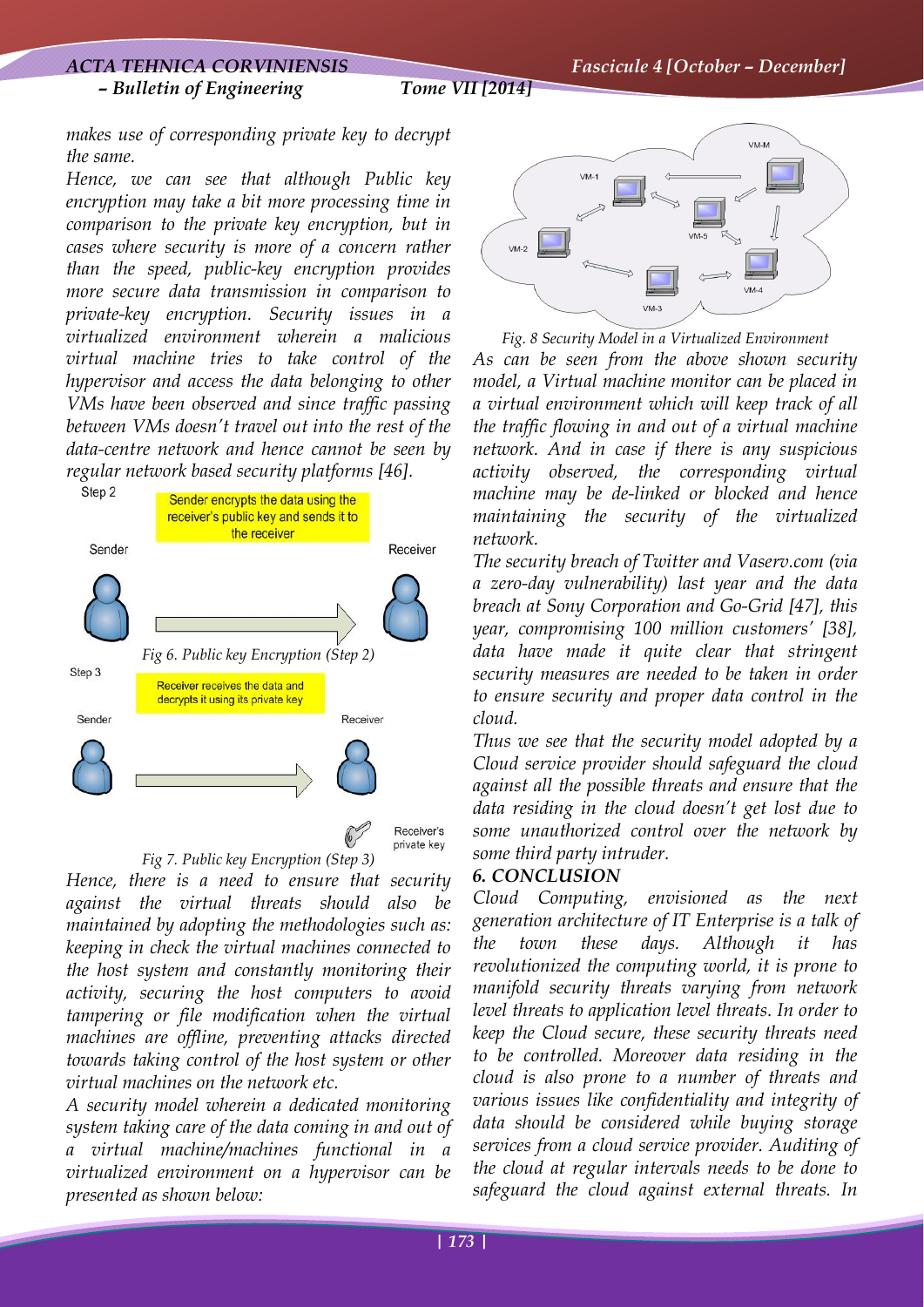# *– Bulletin of Engineering Tome VII [2014]*

*addition to this, cloud service providers must ensure that all the SLA's are met and human errors on their part should be minimized, enabling smooth functioning. In this paper various security concerns related to the three basic services provided by a Cloud computing environment are considered and the solutions to prevent them have been discussed.* 

#### *REFERENCES*

- *[1]. H. Liang, D. Huang, L. X. Cai, X. Shen and D. Peng, "Resource allocation for security services in mobile cloud computing," in Proc. IEEE INFOCOM'11, Machine-to-Machine Communications and Networking (M2MCN), pp. 191-195, April 10-15, 2011, Shanghai, China.*
- *[2]. Ruiping Lua and Kin Choong Yow, "Mitigating DDoS Attacks with Transparent and Intelligent Fast-Flux Swarm Network," IEEE Network, vol. 25, no. 4, pp. 28-33, July-August, 2011.*
- *[3]. Gaoyun Chen, Jun Lu and Jian Huang, Zexu Wu, "SaaAS - The Mobile Agent based Service for Cloud Computing in Internet Environment," Sixth International Conference on Natural Computation, ICNC 2010, pp. 2935-2939, IEEE, Yantai, Shandong, China, 2010. ISBN: 978-1-4244-5958-2.*
- *[4]. Chi-Chun Lo, Chun-Chieh Huang, Joy Ku, "A Cooperative Intrusion Detection System Framework for Cloud Computing Networks," ICPPW '10 Proceedings of the 2010 39th International Conference on Parallel Processing Workshops, IEEE Computer Society, pp. 280-284, Washington DC, USA, 2010. ISBN: 978-0- 7695-4157-0.*
- *[5]. Meiko Jensen, Jorg Schwenk, Nils Gruschka, Luigi Lo Iacon, "On technical Security Issues in Cloud Computing," Proc. of IEEE International Conference on Cloud Computing (CLOUD-II, 2009), pp. 109-116, India, 2009.*
- *[6]. Michael Kretzschmar, S Hanigk, "Security management interoperability challenges for collaborative clouds," Systems and Virtualization Management (SVM), 2010, Proceedings of the 4th International DMTF Academic Alliance Workshop on Systems and Virtualization Management: Standards and the Cloud, pp. 43-49, October 25-29, 2010. ISBN: 978-1-4244-9181-0,*

*DOI: 10.1109/SVM.2010.5674744.* 

- *[7]. W. Li, L. Ping, X. Pan, "Use trust management module to achieve effective security mechanisms in cloud environment," 2010 International Conference on Electronics and Information Engineering (ICEIE), Volume: 1, pp. V1-14 - V1-19, 2010. DOI: 10.1109/ICEIE.2010.5559829.*
- *[8]. Aman Bakshi, Yogesh B. Dujodwala, "Securing cloud from DDoS Attacks using Intrusion Detection System in Virtual Machine," ICCSN '10 Proceeding of the 2010 Second International Conference on*

*Communication Software and networks, pp. 260-264, 2010, IEEE Computer Society, USA, 2010. ISBN: 978- 0-7695-3961-4.* 

- *[9]. B. R. Kandukuri, R. V. Paturi and A. Rakshit, "Cloud Security Issues," 2009 IEEE International Conference on Services Computing, Bangalore, India, September 21-25, 2009. In Proceedings of IEEE SCC'2009. pp. 517-520, 2009. ISBN: 978-0-7695-3811-2.*
- *[10]. K. Hwang, S Kulkarni and Y. Hu, "Cloud security with virtualized defence and Reputation-based Trust management," Proceedings of 2009 Eighth IEEE International Conference on Dependable, Autonomic and Secure Computing (security in cloud computing), pp. 621-628, Chengdu, China, December, 2009. ISBN: 978-0-7695-3929-4. DOI: http://doi.ieeecomputersociety.org/10.1109/DASC.2009 .149.*
- *[11]. R. Gellman, "Privacy in the clouds: Risks to privacy and confidentiality from cloud computing," The World Privacy Forum, 2009. http://www.worldprivacyforum.org/pdf/WPF\_Cloud\_P rivacy\_Report.pdf.*
- *[12]. Thomas Ristenpart, Eran Tromer, Hovav Shacham, Stefan Savage, "Hey, you get off my cloud: Exploring information leakage in third party compute clouds," CCS'09, Proceedings of the 16th ACM conference. On Computer and Communications Security, pp. 199-212, ACM New York, NY, USA, 2009. ISBN: 978-1-60558- 894-0.*
- *[13]. L.J. Zhang and Qun Zhou, "CCOA: Cloud Computing Open Architecture," ICWS 2009: IEEE International Conference on Web Services, pp. 607-616. July 2009. DOI: 10.1109/ICWS.2009.144.*
- *[14]. K. Vieira, A. Schulter, C. B. Westphall, and C. M. Westphall, "Intrusion detection techniques for Grid and Cloud Computing Environment," IT Professional, IEEE Computer Society, vol. 12, issue 4, pp. 38-43, 2010. DOI: 10.1109/MITP.2009.89.*
- *[15]. "Amazon ec2 sip brute force attacks on rise", http://www.voiptechchat.com/voip/457/amazon-ec2-sipbrute-force-attacks-on-rise/.*
- *[16]. Claudio Mazzariello, Roberto Bifulco and Roberto Canonico, "Integrating a Network IDS into an Open Source Cloud Computing Environment," Sixth International Conference on Information Assurance and Security, USA, pp. 265-270, Aug. 23-25, 2010. DOI: 10.1109/ISIAS.2010.5604069.*
- *[17]. "Eucalyptus web site," http:// www.eucalyptus.com/. [Eucalyptus is the world's most widely deployed software platform for on-premise (private) Infrastructure-as-a-Service (IaaS) clouds. To date, over 25,000 Eucalyptus clouds have been started up all over the globe including more than 2 out of every 5 Fortune 100 companies.]*
- *[18]. D. Nurmi, R. Wolski, C. Grzegorczyk, G. Obertelli, S. Soman, L. Youseff, and D. Zagorodnov, "The Eucalyptus open-source cloud-computing system," in Proceedings of the 9th IEEE/ACM International*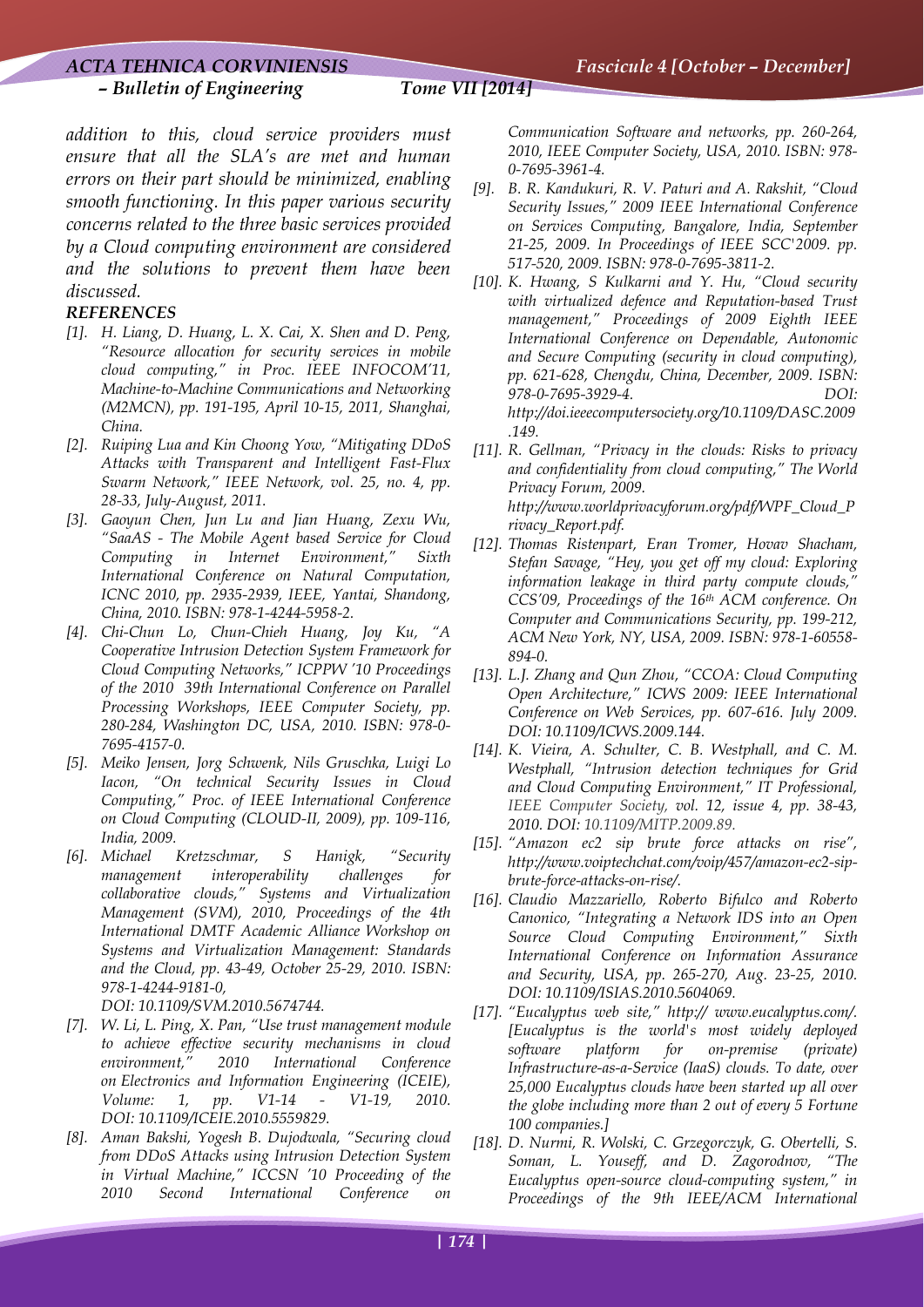*Symposium on Cluster Computing and the Grid (CCGRID '09), pp. 124–131, 2009.* 

- *[19]. "Sip attacks from Amazon ec2 cloud continue," http://www.voiptechchat.com/voip/538/sip-attacksfrom- amazon-ec2-cloud-continue /.*
- *[20]. "EC2 web site," http://aws.amazon.com/ec2/. [From Amazon EC2's web site: "Amazon Elastic Compute Cloud (Amazon EC2)".]*
- *[21]. Cong Wang, Qian Wang, Kui Ren, and Wenjing Lou, "Ensuring Data Storage Security in Cloud Computing," 17th International workshop on Quality of Service,2009, IWQoS, Charleston, SC, USA, pp.1-9, July 13-15, 2009, ISBN: 978-1-4244-3875-4*
- *[22]. Marios D. Dikaiakos, Dimitrios Katsaros, Pankaj Mehra, George Pallis, Athena Vakali, "Cloud Computing: Distributed Internet Computing for IT and Scientific Research," IEEE Internet Computing Journal, vol. 13, issue. 5, pp. 10-13, September 2009. DOI: 10.1109/MIC.2009.103.*
- *[23]. R. Maggiani, Communication Consultant, Solari Communication, "Cloud Computing is Changing How we Communicate," 2009 IEEE International Professional Conference, IPCC, pp. 1-4, Waikiki, HI, USA, July 19- 22, 2009. ISBN: 978-1-4244-4357-4.*
- *[24]. S. Pearson, "Taking account of privacy when designing cloud computing services," CLOUD '09 Proc. of ICSE Workshop on Software Engineering Challenges of Cloud Computing, pp. 44-52, IEEE Computer Society Washington, DC, USA, May 2009. ISBN: 978-1-4244- 3713-9.*
- *[25]. Lizhe Wang, Jie Tao, Kunze M., Castellanos A.C., Kramer D., Karl W., "Scientific Cloud Computing: Early Definition and Experience," 10th IEEE Int. Conference on High Performance Computing and Communications, pp. 825-830, Dalian, China, Sep. 2008, ISBN: 978-0-7695-3352-0.*
- *[26]. Char Sample, Senior Scientist, BBN Technologies, Diana Kelley, Partner, Security Curve, "Cloud computing security: Routing and DNS security threats," http://searchsecurity.techtarget.com/tip/0, 289483,*

*sid14\_gci1359155\_mem1, 00.html/. [27]. Lori M. Kaufman, "Data security in the world of cloud* 

- *computing," IEEE Security and Privacy Journal, vol. 7, issue. 4, pp. 61-64, July- Aug 2009, ISSN: 1540-7993, INSPEC Accession Number: 10805344, DOI: 10.1109/MSP.2009.87.*
- *[28]. Neal Leavitt, "Is Cloud Computing Really Ready for Prime Time?" Computer, vol. 42, issue. 1, pp. 15-20, IEEE Computer Society, CA, USA, January 2009. ISSN: 0018-9162.*
- *[29]. Jonathan Katz, "Efficient Cryptographic Protocols Preventing Man in the Middle Attacks," Doctoral Dissertation submitted at Columbia University, 2002, ISBN: 0-493-50927-5. http://www.cs.ucla.edu/~rafail/STUDENTS/katzthesis.pdf /.*
- *[30]. Web 2.0/SaaS Security, Tokyo Research Laboratory, IBM Research. http://www.trl.ibm.com/projects/web20sec/web20sec\_e. htm.*
- *[31]. Eric Ogren, "Whitelists SaaS modify traditional security, tackle flaws," Sep. 17, 2009. http://searchsecurity.techtarget.com/news/column/0,29 4698,sid14\_gci1368647,00.html/.*
- *[32]. Harold C. Lin, Shivnath Babu, Jeffrey S. Chase, Sujay S. Parekh, "Automated Control in Cloud Computing: Opportunities and Challenges", Proc. of the 1st Workshop on Automated control for data centres and clouds, New York, NY, USA, pp. 13-18, 2009, ISBN: 978-1-60558-585-7.*
- *[33]. Daniel Petri, "What You Need to Know About Securing Your Virtual Network," Jan. 8, 2009. http://www.petri.co.il/what-you-need-to-know-aboutvmware-virtualization-security.htm/.*
- *[34]. John E. Dunn, "Spammers break Hotmail's CAPTCHA yet again", Tech-world, 16th Feb. 2009. http://news.techworld.com/security/110908/spammersbreak-hotmails-captcha-yet-again/.*
- *[35]. Shantanu Pal, Sunirmal Khatua, Nabendu Chaki, Sugata Sanyal, "A New Trusted and Collaborative Agent Based Approach for Ensuring Cloud Security," Annals of Faculty Engineering Hunedoara International Journal of Engineering (Archived copy), scheduled for publication in vol. 10, issue 1, January 2012. ISSN: 1584-2665.*
- *[36]. Flavio Lombardi, Roberto Di Pietro, "Secure Virtualization for Cloud Computing," Journal of Network and Computer Applications, vol. 34, issue 4, pp. 1113- 1122, July 2011, Academic Press Ltd. London, UK.*
- *[37]. Josh Karlin, Stephanie Forrest, Jennifer Rexford, "Autonomous Security for Autonomous Systems," Proc. of Complex Computer and Communication Networks; vol. 52, issue. 15, pp. 2908- 2923, Oct. 2008, Elsevier North-Holland, Inc. New York, NY, USA.*
- *[38]. Czaroma Roman, "Sony Data Breach Highlights Importance of Cloud Security," Cloud Times, May 9, 2011. http://cloudtimes.org/sony-data-breachhighlights-importance-of-cloud-security/.*
- *[39]. Tim Mather, Subra Kumaraswamy, Shahed Latif, "Cloud Security and Privacy: An Enterprise Edition on Risks and Compliance (Theory in Practice)," O'Reilly Media, Sep. 2009; ISBN: 978-0596802769. http://oreilly.com/catalog/9780596802776.*
- *[40]. Hamid R. Motahari-Nezhad, Claudio Bartolini, Sven Graupner, Sharad Singhal, Susan Spence, "IT Support Conversation Manager: A Conversation-Centered Approach and Tool for Managing Best Practice IT Processes," Proceedings of the 2010 14th IEEE International Enterprise Distributed Object Computing Conference, pp. 247-256, October 25-29, 2010, ISBN: 978-1-4244-7966-5.*
- *[41]. Scalable Security Solutions, Check Point Open Performance Architecture, Quad-Core Intel Xeon*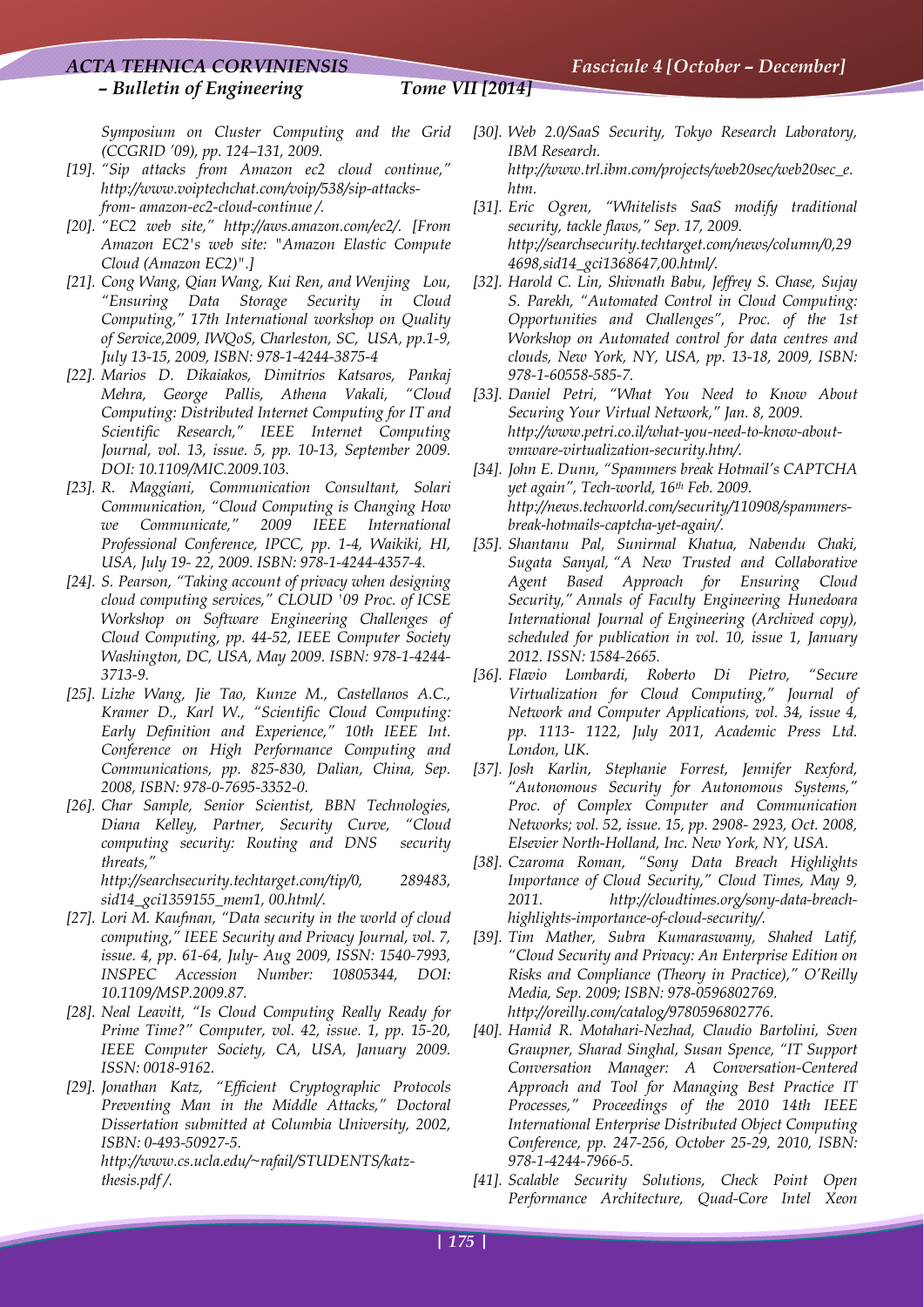*Processors, "Delivering Application-Level Security at Data Centre Performance Levels," Intel Corporation, 2008.* 

*http://download.intel.com/netcomms/technologies/secur ity/320923.pdf.* 

- *[42]. Jason Bloomberg, "Data Remanence: Cloud Computing Shell Game," May 19, 2011. http://www.zapthink.com/2011/05/19/data-remanencecloud-computing-shell-game/.*
- *[43]. Olafur Ingthorsson; "Improving the Mobile Cloud", July 18, 2011 in Cloud Computing and Mobile Cloud Computing. http://cloudcomputingtopics.com/2011/07/improvingthe-mobile-cloud/.*
- *[44]. Jessica T., "Connecting Data Centres over Public Networks," IPEXPO.ONLINE, April 20, 2011. http://online.ipexpo.co.uk/2011/04/20/connecting-datacentres-over-public-networks/.*
- *[45]. "Security Consideration for Cloud Ready Data-Centres," Juniper Networks, Oct. 2009. http://www.juniper.net/us/en/local/pdf/whitepapers/200 0332-en.pdf.*
- *[46]. Richard Chow, Philippe Golle, Markus Jakobsson, Elaine Shi, Jessicca Staddon, Ryusuke Masuoka, Jesus Molina, "Controlling Data in the Cloud: Outsourcing Computation without Outsourcing Control," Proc. of the ACM Workshop on Cloud Computing Security, pp. 85-90, USA, November, 2009. ISBN: 978-1-60558- 784-4.*
- *[47]. Go-Grid Security Breach, April, 2011. http://doj.nh.gov/consumer/security breaches/documents/gogrid-20110401.pdf [Letters to customers and parties involved, informing them about the Go-Grid security breach].*
- *[48]. Adam A Noureddine, Meledath Damodaran, "Security in Web 2.0 Application Development," iiWAS '08, Proc. of the 10th International Conference on Information Integration and Web-based Applications & Services, pp. 681-685, 2008, ISBN: 978-1-60558-349-5, DOI: 10.1145/1497308.1497443.*
- *[49]. Rory Smith, "The Use of Legitimate Channels to distribute malicious software to Users. http://www.thesecuritysamurai.com/2011/08/02/theuse-of-legitimate-channels-to-distribute-malicioussoftware-to-users-by-rory-smith-soc-analyst/.*
- *[50]. Nathan Mcfeters, "Recent CNN Distributed Denial of Service Attack Explained". http://www.zdnet.com/blog/security/recent-cnndistributed-denial-of-service-ddos-attackexplained/1054.*
- *[51]. Berman, M., "Virtualization Audit 101: The top 5 risks and recommendations for protecting your virtual IT," Computer Technology Review, Feb. 4, 2009.http://www.wwpi.com/.*
- *[52]. D. Gollmann, "Securing Web Applications," Information Security Technical Report, vol. 13, issue. 1, 2008, Elsevier Advanced Technology Publications Oxford, UK, DOI: 10.1016/j.istr.2008.02.002.*
- *[53]. Ian Rathie, "An Approach to Application Security," White Paper, SANS Institute. http://www.sans.org/reading\_room/whitepapers/applica tion/approach-application-security\_16.*
- *[54]. Julisch, K., & Hall, M., "Security and control in the cloud," Information Security Journal: A Global Perspective, vol. 19, no. 6, pp. 299-309, 2010.*
- *[55]. Timothy Wood, Prashant Shenoy, Alexandre Gerber, K.K. Ramskrishnan, Jacobus Van der Merwe, "The Case for Enterprise-Ready Virtual Private Clouds," HotCloud'09 Proceedings of the 2009 conference on Hot topics in cloud computing, San Diego, CA, USA, 2009.*

*http://www.usenix.org/event/hotcloud09/tech/full\_pape rs/wood.pdf.* 

- *[56]. Security and Privacy policies of Sales-Force.com. http://trust.salesforce.com/trust/security/best\_practices/ http://trust.salesforce.com/trust/privacy/tools/.*
- *[57]. Amazon EC2 goes down, taking with it Reditt, FourSquare and Quora. http://eu.techcrunch.com/2011/04/21/amazon-ec2-goesdown-taking-with-it-reddit-foursquare-and-quora/.*
- *[58]. Mashups, SaaS and Cloud Computing: Evolutions and Revolutions in the Integration Landscape. http://www.redcad.org/summerschool09/slides/Bentalla h\_CTDS09\_Mashups%20and%20SaaS.pdf.*
- *[59]. Zouheir Trabelsi, Hamza Rahmani, Kamel Kaouech, Mounir Frikha, "Malicious Sniffing System Detection Platform", Proceedings of the 2004 International Symposium on Applications and the Internet (SAINT'04), pp. 201-207, 2004, ISBN: 0-7695-2068-5.*
- *[60]. Robert Minnear, "Latency: The Achilles Heel of Cloud Computing," March 9, 2011, Cloud Expo: Article, Cloud Computing Journal. http://cloudcomputing.syscon.com/node/1745523.*
- *[61]. Wayne Jansen, Timothy Grance, "NIST Guidelines on Security and Privacy in Public Cloud Computing," Draft Special Publication 800-144, 2011. http://csrc.nist.gov/publications/drafts/800-144/Draft-SP-800-144\_cloud-computing.pdf.*
- *[62]. "Database Security in Virtualization and Cloud Computing Environment: The three key technology challenges in protecting sensitive data in modern IT architectures," Whitepaper, McAfee. https://portal.mcafee.com/downloads/General%20Docu ments/database\_security\_in\_virtualization\_and\_cloud\_ computing\_environments.pdf.*
- *[63]. Jon Marler, "Securing the Cloud: Addressing Cloud Computing Security Concerns with Private Cloud," Rackspace Knowledge Centre, March 27, 2011, Article Id: 1638. http://www.rackspace.com/knowledge\_center/private-*

*cloud/securing-the-cloud-addressing-cloud-computingsecurity-concerns-with-private-cloud.* 

*[64]. Hanqian Wu, Yi Ding, Winer, C., Li Yao, "Network Security for Virtual Machines in Cloud Computing," 5th Int'l Conference on Computer Sciences and*